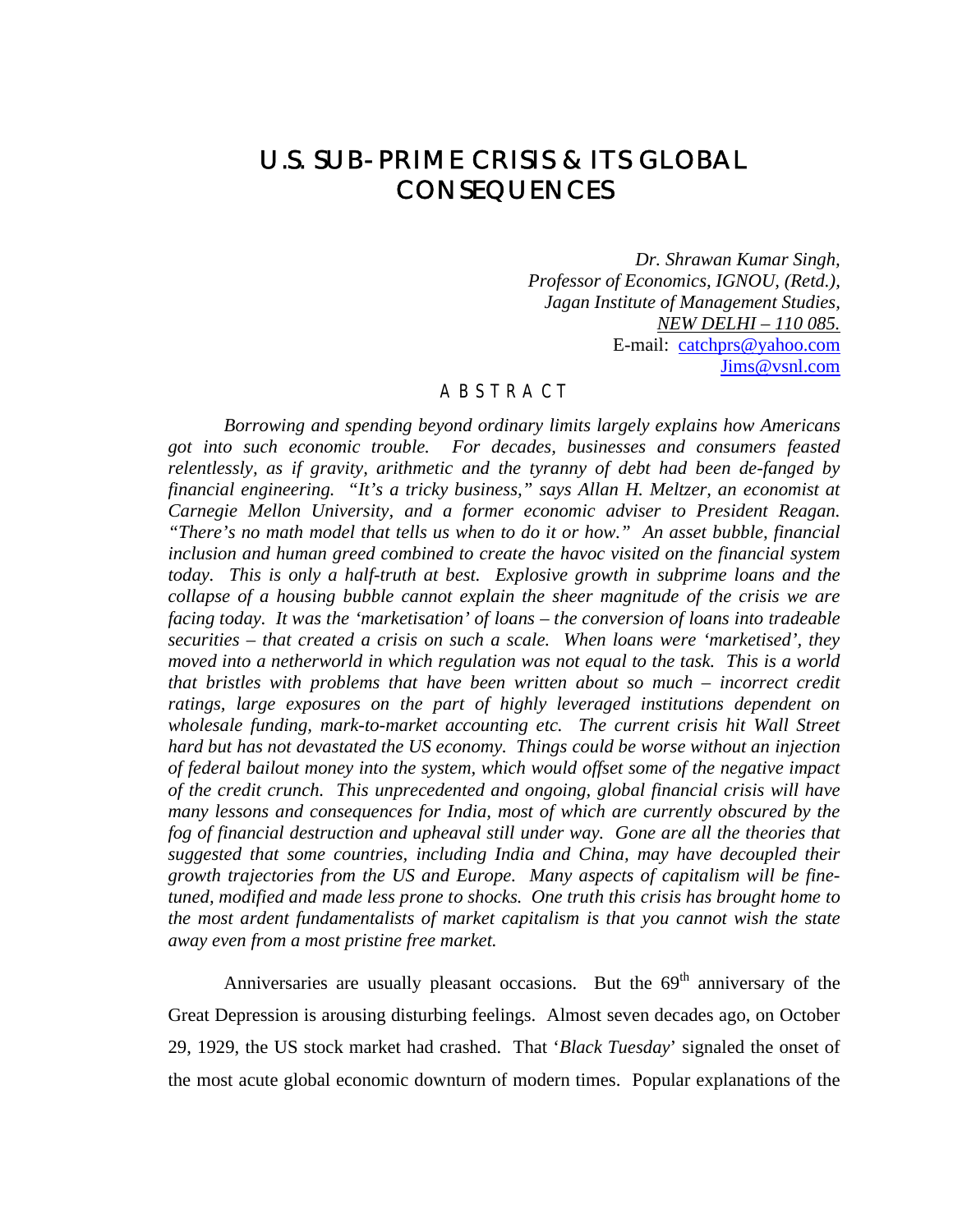crisis (and there are several) hold irresponsible policies of the US Fed responsible for the debacle. Similar criticisms are being leveled at the Fed now too. There is no dearth of theories on what led to the collapse of the stock market and the subsequent disintegration of the financial system. *President Roosevelt* promised a '*New Deal*' and lived up to the promise by announcing several radical measures. In spite of its criticism, the '*New Deal'* left indelible impressions. The current meltdown is panning out in a world that is far more integrated than the 1930s and hence more vulnerable to shocks.

*For the sake of analysis the paper has been organized into 7 sections. Section I explains the concept and mechanism; Section II gives the factors responsible for the crisis; Section III is devoted to the impact of the turmoil; Section IV narrates some of the policy initiatives; Section V highlights the lessons to be learnt; Section VI compares Asian crisis and Sub-prime crisis, and finally, Section VII gives the conclusion of the paper.* 

#### **I: The Concept and mechanism**

The market for credit is not like the market for commodities.. Financial markets are substantially different. In essence the giving and taking of credit is a futures transaction. The borrower gets current purchasing power in return for a promise to repay with future purchasing power. Apart from the link between current prices and expectations of future prices, which can happen in commodity markets also, credit markets show two crucial differences. *First*, the trade takes place with provisions to guard against default which link the buyer and seller over time. *Second*, as a consequence, the buyer and seller cannot remain anonymous since trust and confidence, which lie at the heart of this transaction, require a direct and continuing relationship. An absolutely direct bilateral relationship between every saver and every investor is not possible in any complex economy and that is why *financial intermediation develops*. Most loan transactions originate in banks and other financial intermediaries who take on the responsibility of due diligence. There are also many institutional measures which can be undertaken to reduce the costs of default risk, e.g. the pledging of collateral, laws relating to debt recovery and credit ratings. But this does not dilute the fact that the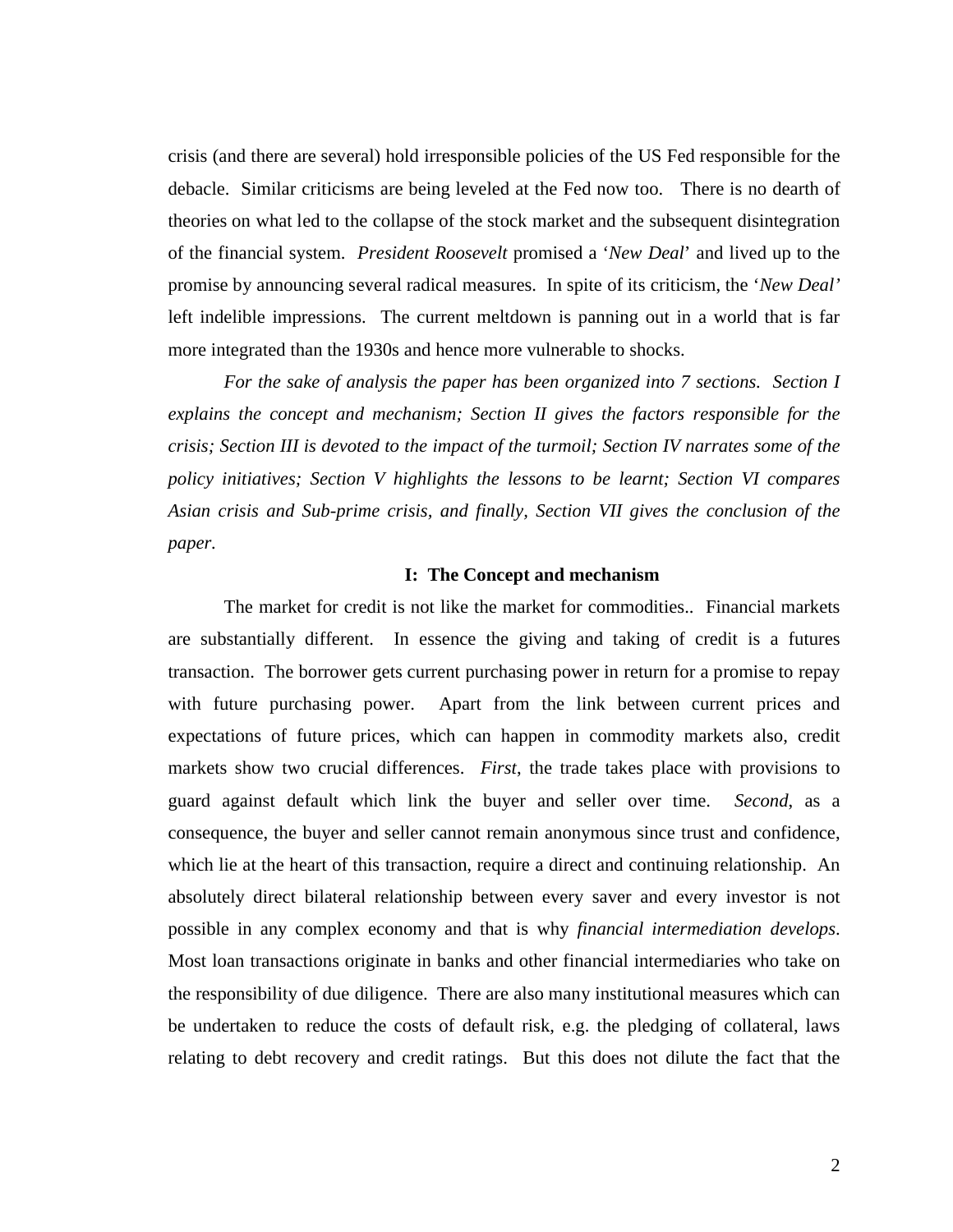relationship between the lender and borrower stretches months and years into the future and that a *specific judgement of default risk has to be made for each individual borrower*.

A CDO (*collateralized debt obligation*), which typically included mixes of mortgage backed securities along with other assets; or a CDS (*credit default swap*) refers to some opaque financial instruments which have spread the contagion of billions of dollars of "*sub-prime*" (meaning "very risky") mortgage loans in the US throughout that country's financial system and to much of the industrial world. With US house prices falling over the last 20 months and sub-prime mortgages going sour, these CDOs and CDSs have wrought havoc on the US financial industry. The crisis, which has been simmering since July 2007, came to a boil. *Fannie Mae and Freddie Mac* in September 2007 resisted regulation. As mortgagers of last resort they should have been especially prudent. But they bought stacks of toxic mortgage paper CDOs seeking short-term profits that ultimately led to bankruptcy. *Subprime loans were risky and had interest rates that rose over the life of the loans, driving up payments*. Wall Street bought up these subprime loans, put them into pools, repackaged them, and sold them. Investors poured at least \$1 trillion (Rs. 47 trillion) into these securities backed by subprime mortgages. Then the housing market slowed and home buyers defaulted in record numbers because they couldn't keep up with mortgage payments. The value of mortgage-backed securities plummeted. *Swaps are also backed by credit cards, car loans, business and other loans, and a long chain of swap transactions links investors in this \$62 trillion market*. Many of these bets were made with borrowed money. As losses mounted, panic swept through the financial system. Loans to businesses, banks and consumers became scarce and expensive, creating a credit crunch. Without loans, there is less spending, which causes the economy to slow. *Credit swaps are the weapons of mass destruction*.

Until 2007 when it became apparent that the quality of some of the loans in the residential mortgage pools might not be what they should have been. To understand what happened, we can look at a few selected pieces of information, starting with home prices. Normally, home prices are between 9 and 11 times the annual level of rent paid. That makes sense, as it implies an average user cost of housing of around 10 per cent. But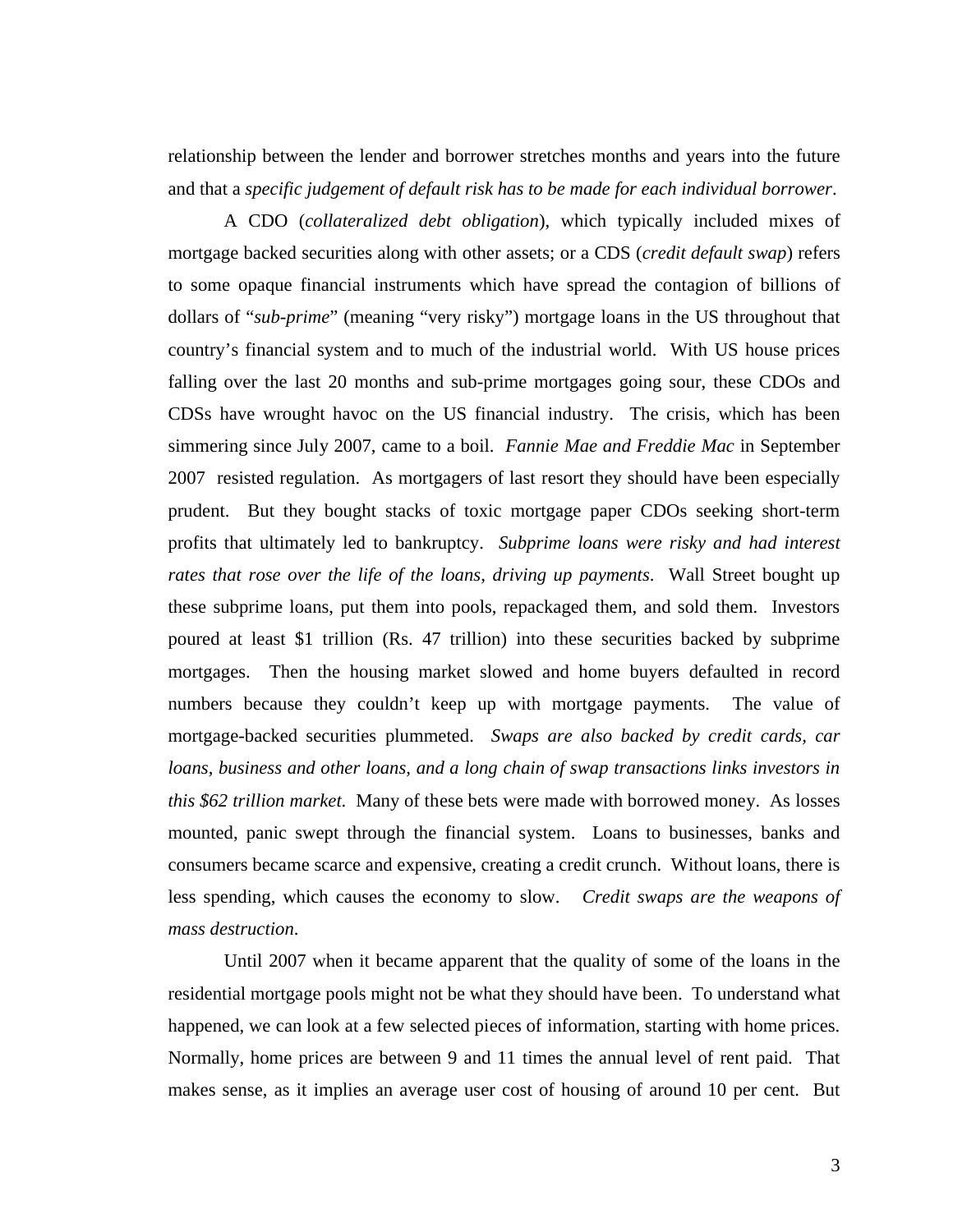since 2000, prices have skyrocketed, leaving rents in the dust. The price-to-rent ratio peaked at the end of 2006, reaching the rather extraordinary level of 14.5, clearly suggesting the existence of a "bubble" in residential housing. *Home prices were at levels far higher than justified by fundamental values (or replacement costs*). The simplest way to convert housing wealth into consumption is to borrow as the value of residential real estate rose, mortgage borrowing increased even faster. *Securitization facilitated this increase in household leverage*.

Briefly, here's how the process works. Instead of a lending to a home buyer and holding the mortgage on its own balance sheet, the lender makes the initial loan and puts it into a "pool" containing a large number of other similar mortgages. *This pool then services as collateral for what are called mortgage-backed securities (MBS). The owners of these mortgage-backed securities (known also as "pass-through*" securities) received the payments from the borrowers whose mortgages are in the pool. The mortgage-backed data are separated into two categories. The first are *Government-sponsored Enterprises, or GSEs, primarily the Federal National Mortgage Association (Fannie Mae) and the Federal National Mortgage Corporation (Freddie Mac*). The GSEs' basic business is to insure mortgages, so buyers of the securities issued by GSEs can do so without fear of default on the underlying mortgages.

Mortgage lenders finance these mortgages not with the intention of garnering the interest and amortization flows associated with such lending, but because they can sell these mortgages to Wall Street banks. The Wall Street banks buy these mortgages because they can bundle assets with varying returns to create securities with differing probability of default that are then sold to a range of investors such as banks, mutual funds, pension funds and insurance companies. Needless to say, institutions at every level are not fully rid of risks but those risks are shared and rest in large measure with the final investors in the chain. And unfortunately all players were exposed to each other and to these toxic assets. When sub-prime defaults began this whole structure collapsed leading to a financial crisis of giant proportions.

Thus, at the heart of the current financial mess is what are called *credit default swaps (CDS)*, a little-understood insurance cover, which feigned to be everything but an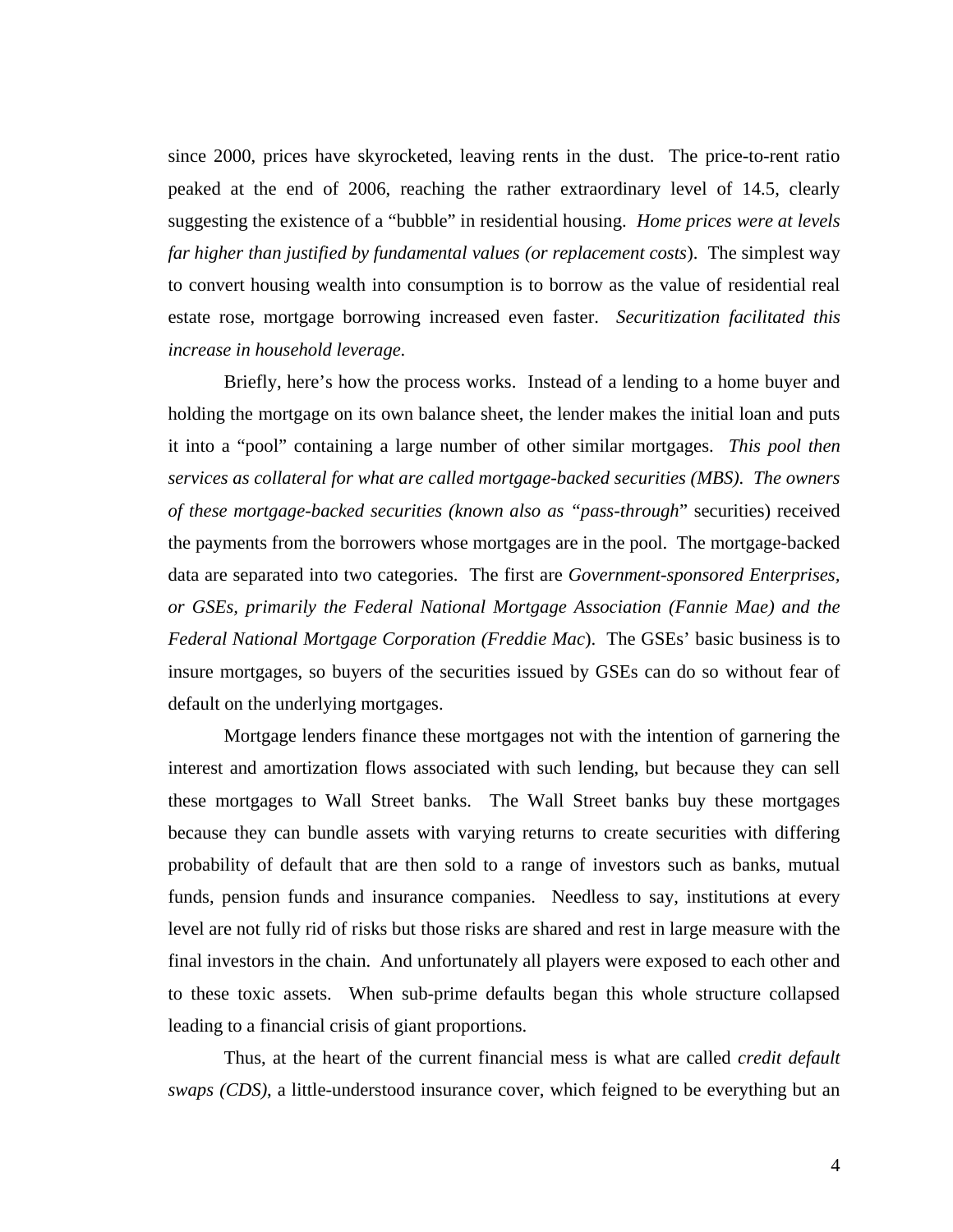insurance cover (for otherwise it would need to come under regulatory purview), for an even more esoteric underlying financial instrument, namely mortgage derivatives. CDS constituted as much as a \$60 trillion market or four times the entire national debt of the United States, before they came crashing down. And no one knows till date who owns them or their exact number or transactions in them, for there was no depository to track them. "*Sub-prime*" problem soon spread and created a systemic crisis that soon bankrupted a host of mortgage finance companies, banks, investment banks and insurance companies, including big players like Bear Sterns, Lehman Brothers and AIG. The reasons this occurred are now well known. The increase in sub-prime credit occurred because of the complex nature of current-day finance that allows an array of agents to earn lucrative returns even while transferring the risk. Mortgage brokers seek out and find willing borrowers for a fee, taking on excess risk in search of volumes.

In the case of the *sub-prime mortgage* market it has created what is known as a "*principal-agent*" problem. *Sub-prime mortgage originators act as the agents for the investors, who are the principals*. *And the principals failed to impose sufficient discipline on their agents*. The result has been a myriad of increasingly complex and insufficiently transparent securities that virtually no one understands how to value. Unsophisticated investors purchased these assets without even realizing what questions they should be asking of the sellers. *The result of this lack of discipline and transparency is that the securities were overpriced*. Mortgage-backed securities are just one of a class of socalled "*structured products*". Financial innovators have developed ways to slice and dice risk creating virtually any payment stream with any risk characteristics that a person wants. These financial engineers did not just stop at pooling mortgages. Among other things, they took a variety of mortgage-backed securities and recombined them into new pools. These products come under the general classification of "*collateralized debt obligations*" or CDOs. CDOs are commonly constructed from not only home mortgages, but also things like credit card debt and student loans. They are then cut up into tranches with different credit ratings – the AAA –rated, or senior tranches are paid first; then there might be a BBB-rated tranche paid, and eventually what is called the "equity" tranche that is paid last (and suffers the first default).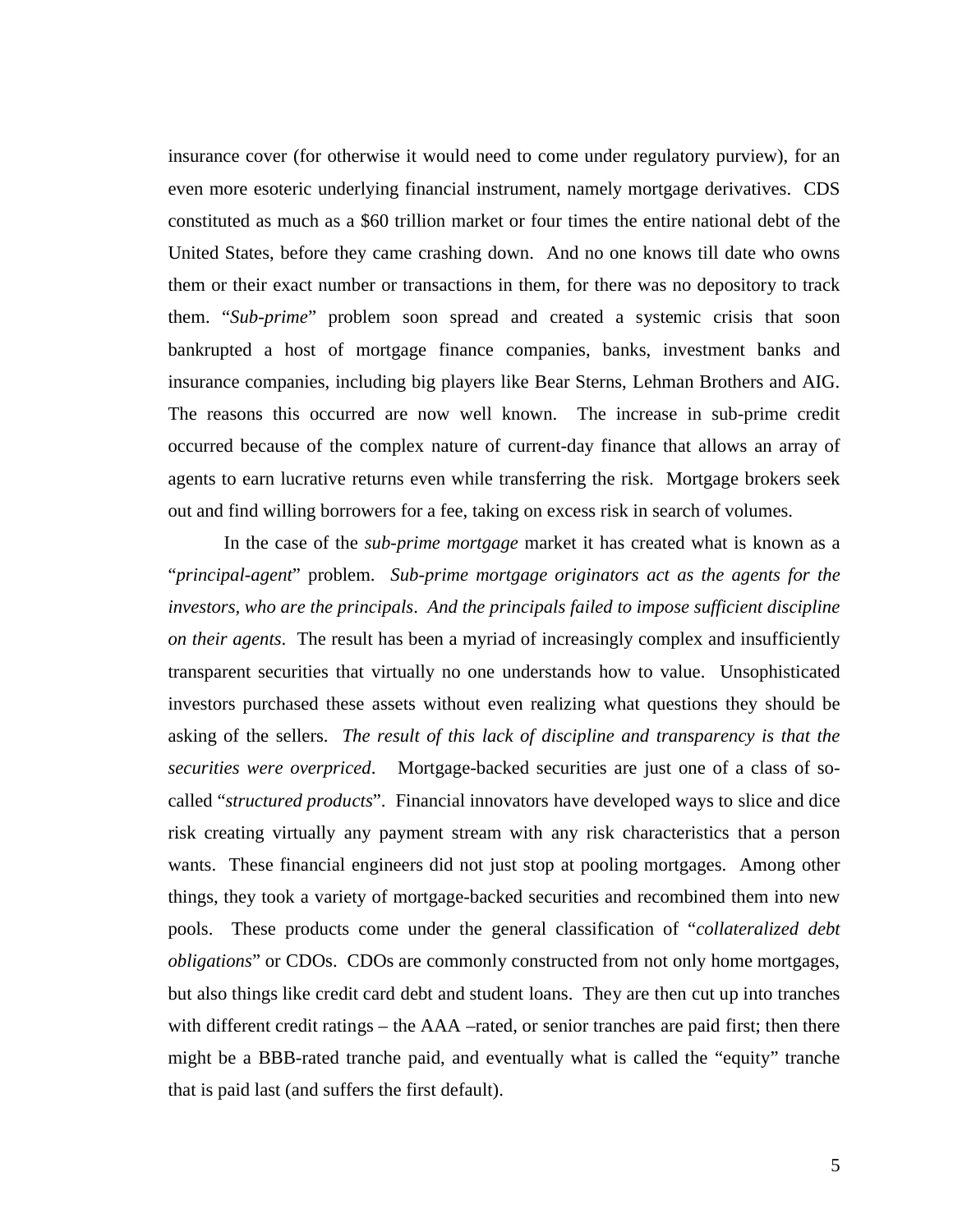Ratings play an important role in all of this. The creation of structured financial products relies on the ratings agencies – *Moody's, Standard and Poors, and Fitch* – to give their blessing to what is being sold. Without a AAA rating, the senior tranches of CDOs would command lower prices and might not be worth selling These complex securities were extremely difficult to understand, and consequently hard to price. To recap, by the beginning of 2007:

- *(a) Home prices were at unprecedented levels;*
- *(b) Home owners had more leverage than ever before;*
- *(c) Mortgage quality had declined substantially; and*
- (d) *Asset-backed securitizations had spread well beyond the GSEs. This sets the stage for the crisis*.

*The Crisis Hits*: A complete chronology of the crisis might start in February 2007 when several large subprime mortgage lenders started to report losses and include a description of how spreads between risky and risk-free bonds "*credit spreads*" began widening in July. But the real trigger came on Thursday August 9, the day that the large French bank BNP Paribas temporarily halted redemptions from three of its funds that held assets backed by U.S. subprime mortgage debt. Another symptom of the crisis comes from looking at the average spread between US government agency securities – those issued by Fannie Mae, Freddie Mac and the like – and US Treasury's of equivalent maturity. Normally, these securities are normally viewed as only very slightly more risky and less liquid than Treasury issues themselves. There was a flight to quality in which people shunned anything but US Treasury securities themselves.

Soon after the crisis started, it became clear that everyone, banks included, were *having trouble valuing a broad range of assets*. This is exactly what one expects to see in a crisis, and it has important consequences. *Not knowing the value of what was on their own balance sheets, bankers were unsure of their own lending capacity*. Adding to the problem is that increased volatility in markets drove up conventional measures of risk, forcing banks to reduce the overall size of their balance sheets, all else equal. Together, these led to a vastly reduced level of term lending. Looking at all of this, a picture of the crisis emerges in which *opaque, difficult to value assets cannot be used as collateral to back either commercial paper issuance or lending*. As a result, it became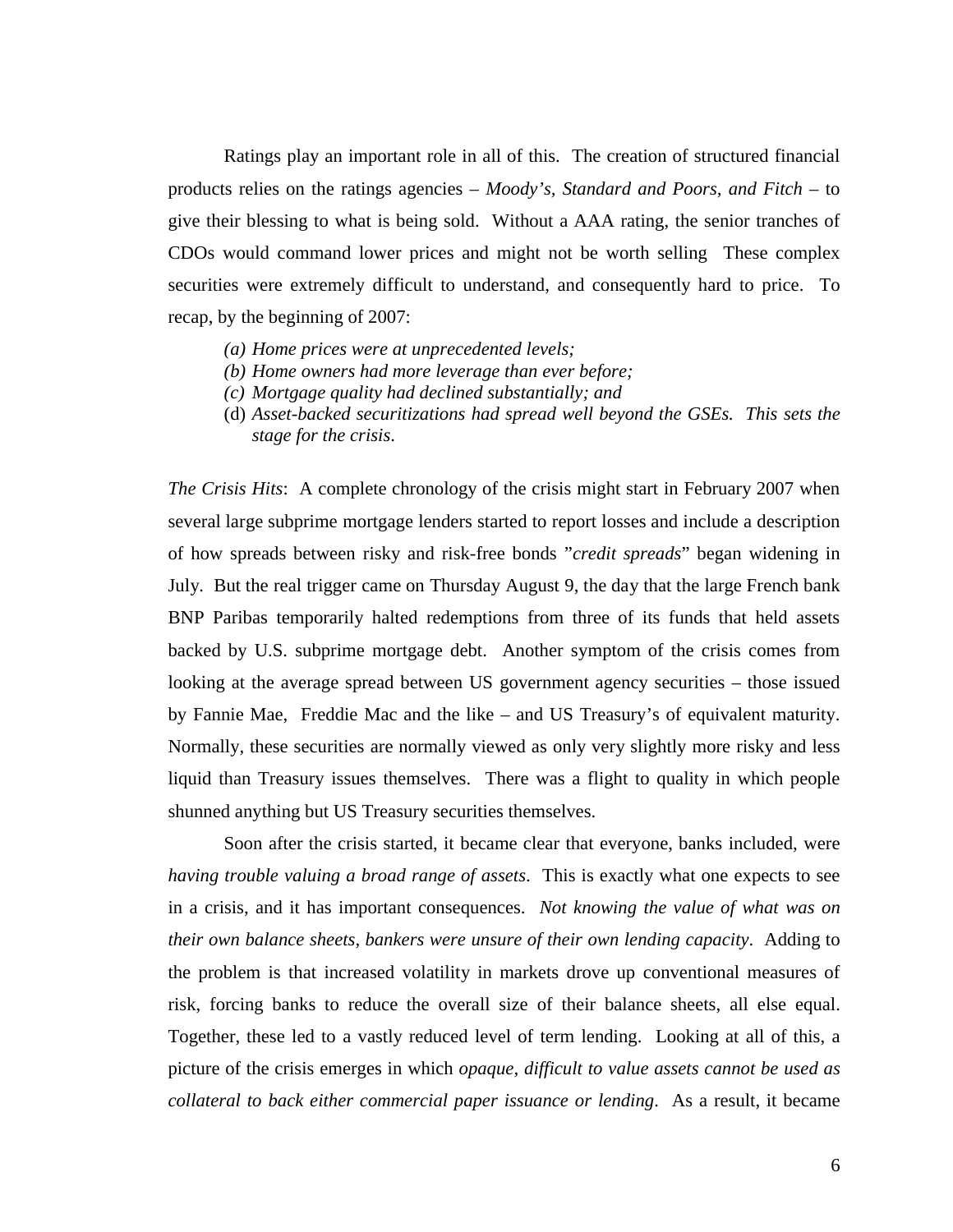impossible for some financial intermediaries to finance themselves through what had been accepted channels. Those that had issued commercial paper into financial markets could not; and those that had borrowed from their fellow financial intermediaries, could not either. No one knew what securities were worth, so there was *no way to establish the value of collateral or the creditworthiness of borrower*. Add to that the fact that banks did not want to lend because of the risk of hitting the constraint imposed by the regulatory capital requirement, and we have a severe financial crisis.

*The sub-prime crisis arose because the relationship between lender and borrower was breached as the mortgage originators packaged loans with diverse risks and offloaded them to others*. In earlier days, when this was not easy, the mortgage lender had to make judgements about the borrower's capacity over the period of the loan. But once this off-loading was facilitated by *securitization (the packaging of individual loan transactions into a tradable financial instrument*), they could decide simply on the basis of the immediate profit that they made on the transaction and leave someone else to worry about future repayment capacity. *Securitization was facilitated by rating agencies that started rating intermediary financial assets*. When a rating agency rates default risk for a corporation, it takes into account the real risks of business conditions changing or managerial weaknesses. But when it rates intermediary instruments, where the primary risk is hidden behind layers of borrowing and lending, it has little to go by other than the "*reputation*" *of the issuer*. *Rating agencies clearly did not get it right as the bloodbath amongst the CDO holders suggests*.

All the players in the landscape of American finance are responsible for the present situation in different degrees. They are:

*Financial innovators*. Their ideas provided cheap, easy credit, and helped stoke the global economic boom of 2003-08. *Securitisation* of mortgages provided an avalanche of capital for banks and mortgage companies to lend afresh. Unfortunately the new instruments were so complex that not even bankers realized their *full* risks. CDOs smuggled BBB mortgages into AAA securities, leaving investors with huge quantities of down-rated paper when the housing bubble burst. Financial innovators created credit default swaps (CDSs), which insured bonds against default. CDS issues swelled to a mind-boggling \$60 trillion. When markets fell and defaults widened, those holding CDSs faced disaster.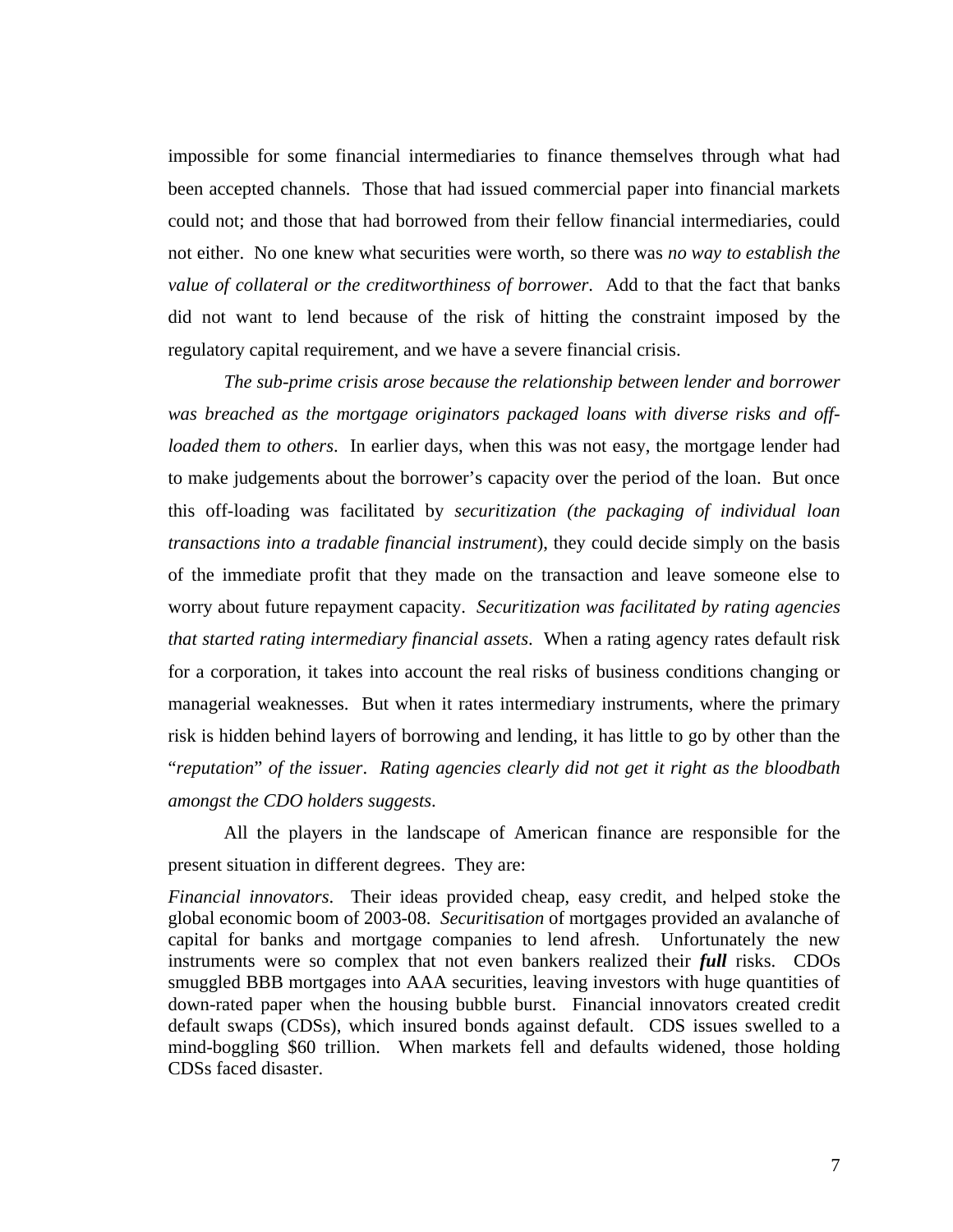*Regulators*. All major countries had regulators for banking, insurance and financial/stock markets. These were asleep at the wheel. No insurance regulator sought to check the runaway growth of the CDS market, or impose normal regulatory checks like capital adequacy. No financial regulator saw or checked the inherent risks in complex derivatives.

*Banks and mortgage lenders*. Instead of keeping mortgages on their own books, lenders packaged these into securities and sold them. So, they no longer had incentives to thoroughly check the creditworthiness of borrowers. Lending norms were constantly eased. *Ultimately, banks were giving loans to people with no verification of income, jobs or assets*. Some banks offered teaser loans – low starting interest rates, which reset at much high levels in later years – to lure unsuspecting borrowers.

*Investment banks*. Once, these institutions provided financial services such as underwriting, wealth management, and assistance with IPOs and mergers and acquisition. But more recently they began using borrowed money – with leverage of up to 30 times – to trade on their own account. Deservedly, all five top investment banks have disappeared. *Lehman Brothers* is bust, *Bear Sterns* and *Merrill Lynch* have been acquired by banks, and *Morgan Stanley* and *Goldman Sachs* have been converted into regular banks.

*Rating agencies*. Moody's and Standard and Poor's were not tough or alert enough to spot the rise in risk as leverage skyrocketed. They allowed BBB mortgages to be laundered into AAA mortgages through CDOs (see Figure 1)

The absence of regulation in some areas of finance and the excessive zeal with which others were deregulated did contribute to the eruption of the crisis. However, the roots of the turmoil go deeper and lie in the power that finance capital has come to acquire.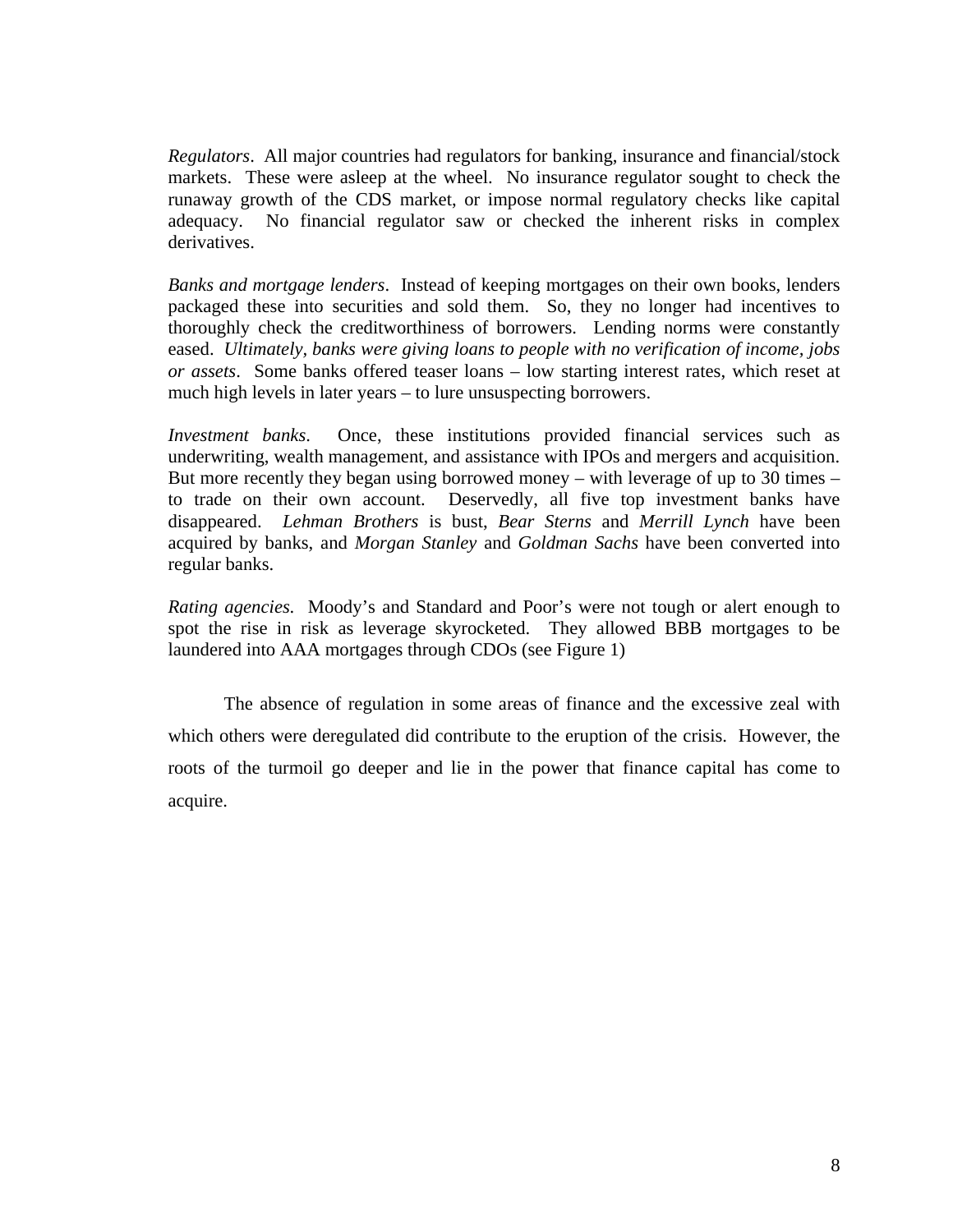

Source: Criado, Sarai & Adrian van Rixtel (2008)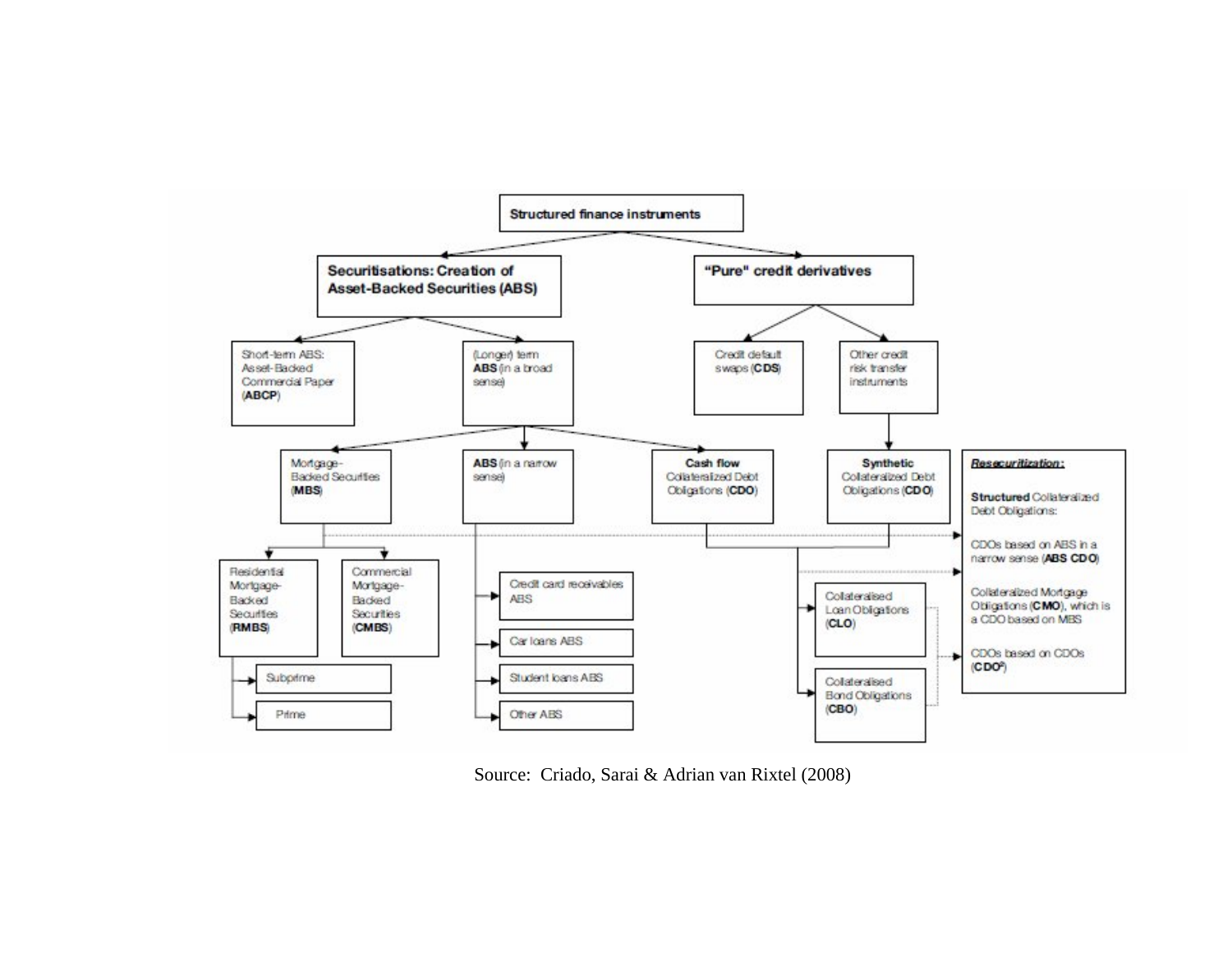#### **II: Factors responsible for crisis**

The reasons for the sub-prime mortgage market failure of August 2007 seem to be in-built in the structure of the sub-prime mortgage market and market innovations. Similarly, the use of complex and non-transparent financial products such as *collateralized debt obligations (CDOs)* further aggravated the *information asymmetries*. The complexity and lack of knowledge about the reaction functions of such products during the crisis led *hedge funds* and institutional investors to withdraw liquidity from such markets. In a nutshell, *the sub-prime mortgage market was throughout saddled with information asymmetries and negative externalities – the primary enabling criteria for state interference* – which made the market unsustainable from within. Investment bankers have been blamed for all the excesses and errors of omission and commission. The legendary *Warren Buffet*, in his letter to the shareholders in 2003, has described derivatives as '*financial weapons of mass destruction, carrying dangers that, while now latent, are potentially lethal*'. While those fears appear to have come true in the global derivative arena and factors responsible for this are:

1. *At first sight the finger does seem to point to the speculators.* Speculators have long been blamed for volatile commodity prices and financiers for distorting prices. That the flood of money from pension funds, hedge funds and the like that has poured into commodity futures in recent years is distorting spot markets for physical commodities. *Rather than helping producers and consumers to hedge their risks and set commodity prices more transparently and efficiently, futures markets have become dominated by hedge funds, sovereign wealth funds and so on seeking to diversify their portfolios*. Speculators are distorting commodity prices rather than improving price discovery. Since *commodities have become a popular alternative asset class for investors*, *on closer inspection, however, the speculation theory stands up less well* and the case that speculators drove the commodity boom is weak. "*World's politicians, rather than point the finger at speculators, might look first at their own policies – and then at the mistakes of their central bankers* "(*The Economist*, October 11, 2008).

2. Leftists claim that the global financial crisis was caused by *reckless deregulation and greed*. Rightists blame half-baked financial regulations and perverse incentives.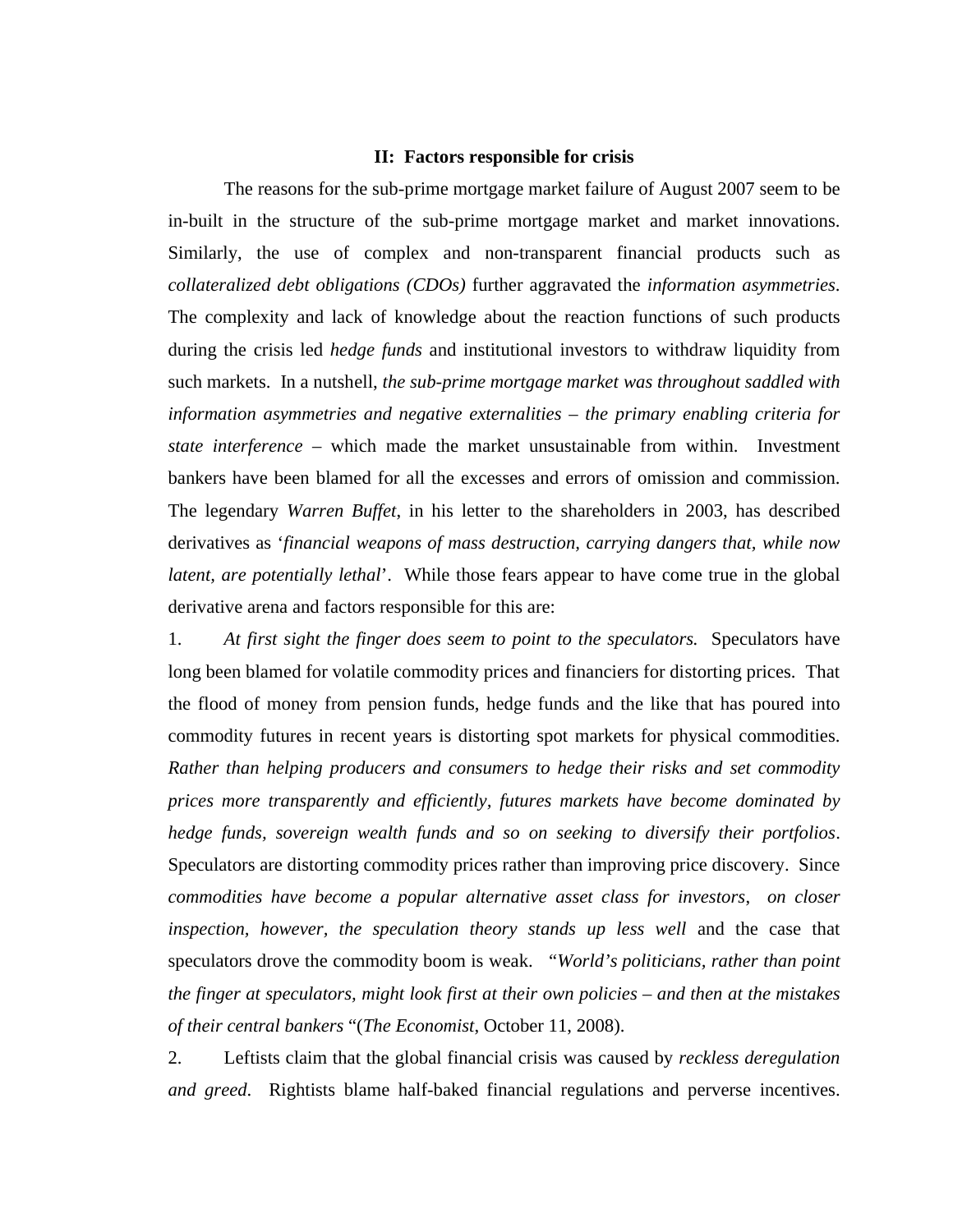*Swaminathan S. Anklesaria Aiyar* (2008) is of the view that actually, the financial sector is deeply regulated, with major roles for both the state and markets. *It was not one or the other that failed but the combination*. Consumers, corporations, banks, politicians, the media – indeed everybody – was happy when housing prices boomed, stock markets boomed, and credit became cheap and easily available. Bubbles in all these areas grew in full public view. They were highlighted by analysts, but nobody wanted to stop the lovely party. Everybody liked easy money and rising asset prices. This trumped prudence across countries. *States, institutions, markets and everybody else was guilty*. When everybody loves bubbles, they are both irresistible and inevitable.

3. The criticisms are most often directed at the *Fed*. This is because America is the world's biggest economy; because its interest-rate decisions affect prices across the world; because the Fed has shown a penchant for cheap money in recent years; and because America's mortgage mess fed the financial crisis. *The Fed carries a disproportionately large weight among America's patchwork of financial regulators. Supervision cannot work miracles, but the Fed clearly could have done better*. The Fed's asymmetric approach towards monetary policy is equally responsible. By ignoring bubbles when they were inflating, whether in share prices or house prices, but slashing interest rates when those same bubbles burst, America's central bankers have run a dangerously biased monetary policy – one that has *fuelled risk taking and credit excesses*. The Fed stands accused *of three main errors*:

- (a) *To loosen the monetary reins too much for too long in the aftermath of the 2001 recession. Fearing Japan-style deflation in 2002 and 2003, the Fed cut the federal funds rate to 1 per cent and left it there for a year;*
- *(b) To tighten too timidly between 2004 and 2006; and*
- *(c) To lower the funds rate back to 2 per cent earlier 2008 in an effort to use monetary policy to alleviate financial panic. The first two failures fuelled the housing bubble. The third aggravated the commodityprice surge.*

4. Without doubt, modern finance has been found seriously wanting. Some banks seemed to assume that markets would be constantly liquid. *Risky behaviour garnered huge rewards; caution was punished*. Even the best bankers took crazy risks. On the last day of the last session of a lame duck  $106<sup>th</sup>$  session of the US Congress in 2000, the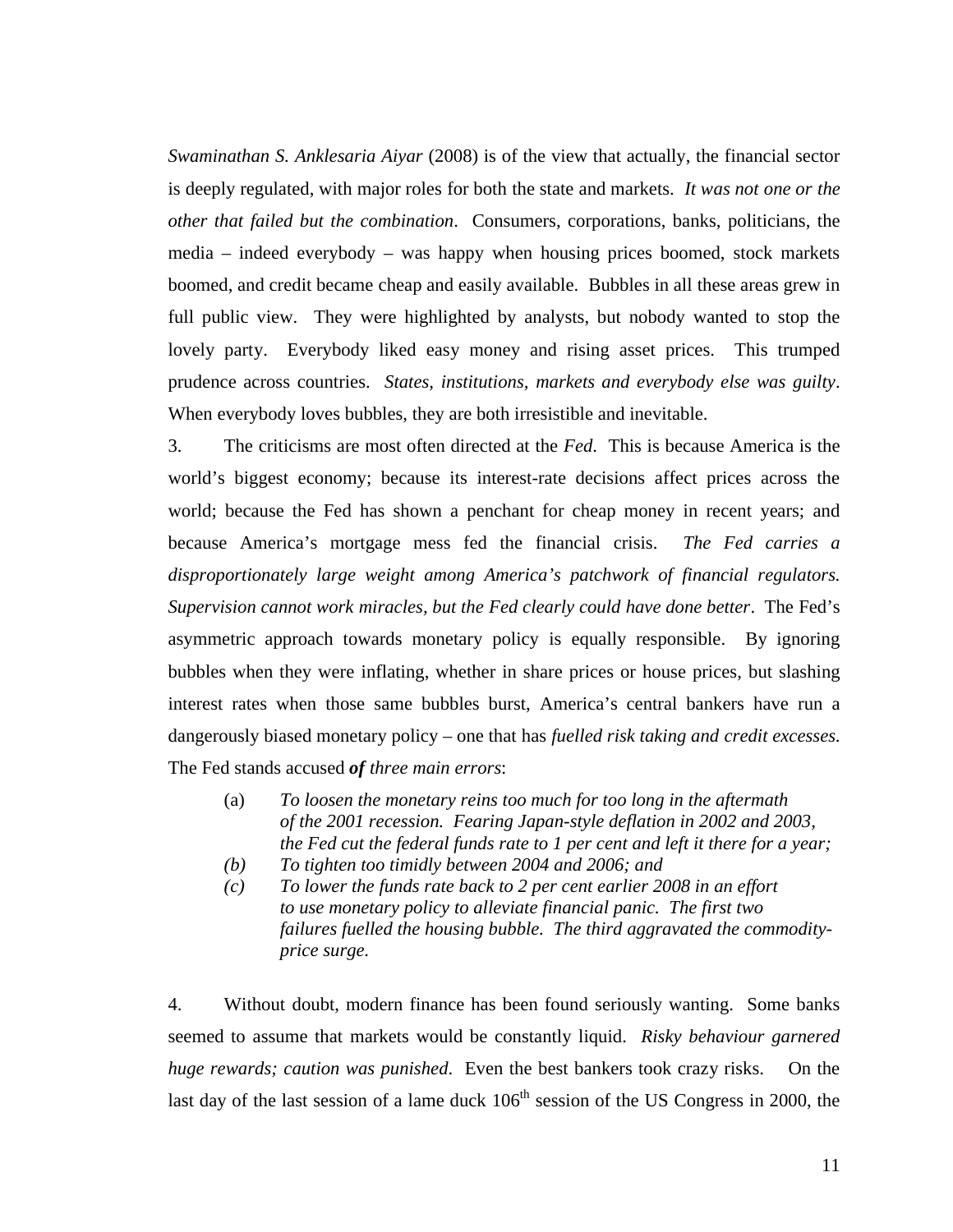last agenda item introduced the euphemistically titled: '*Commodity Futures Modernisation Act*', which removed the various capital constraints on lending and took away derivatives and CDS from the purview of all legislations. Further, they also ensured that *no state laws could interfere in the functioning of the CDS, even if it was already prosecutable under any state law*. Various Wall Street giants created more and more sophisticated models to try and justify lending to those who were inherently not creditworthy, it started a race to the bottom. And most of this was leverage through derivative positions taken to fund positions taken in fancy structured derivatives. The result is that the systemic leverage shot up and now the process of deleveraging is going to be long and painful. In 2000 when Congress introduced the new legislation, the size of the credit default swaps market was \$100 billion. It stands at a staggering \$60 trillion in 2008! Lack of *regulation encouraged this gambling. Financial innovation in derivatives soared ahead of the rule-setters*.

5. *Yet the failures of modern finance cannot be blamed on deregulation alone.* After all, the American mortgage market is one of the most regulated parts of finance anywhere: dominated by two government sponsored agencies, *Fannie Mae and Freddie Mac*, and guided by congressional schemes to increase home-ownership. The macro economic condition that set up the crisis *stemmed in part from policy choices: the Federal Reserve ignored the housing bubble and kept short-term interest rates too low for too long.* It would be a mistake to blame today's mess only, or even mainly, on modern finance and "free-market fundamentalism". *Governments bear direct responsibility for some of today's troubles. Misguided subsidies*, on everything from biofuels to mortgage interest, have distorted markets. Loose monetary policy helped to inflate a global credit bubble. The emerging world's determination to accumulate reserves, especially China's decision to hold down its exchange rate, sent a wash of capital into America.

6. The trouble is that because of its large current account deficit America is heavily reliant on foreign funding. *It has the advantage that the dollar is the world's reserve* currency, and as the financial turmoil has spread the dollar has strengthened. But today's crisis is also testing many of the foundations on which foreigners' faith in the dollar is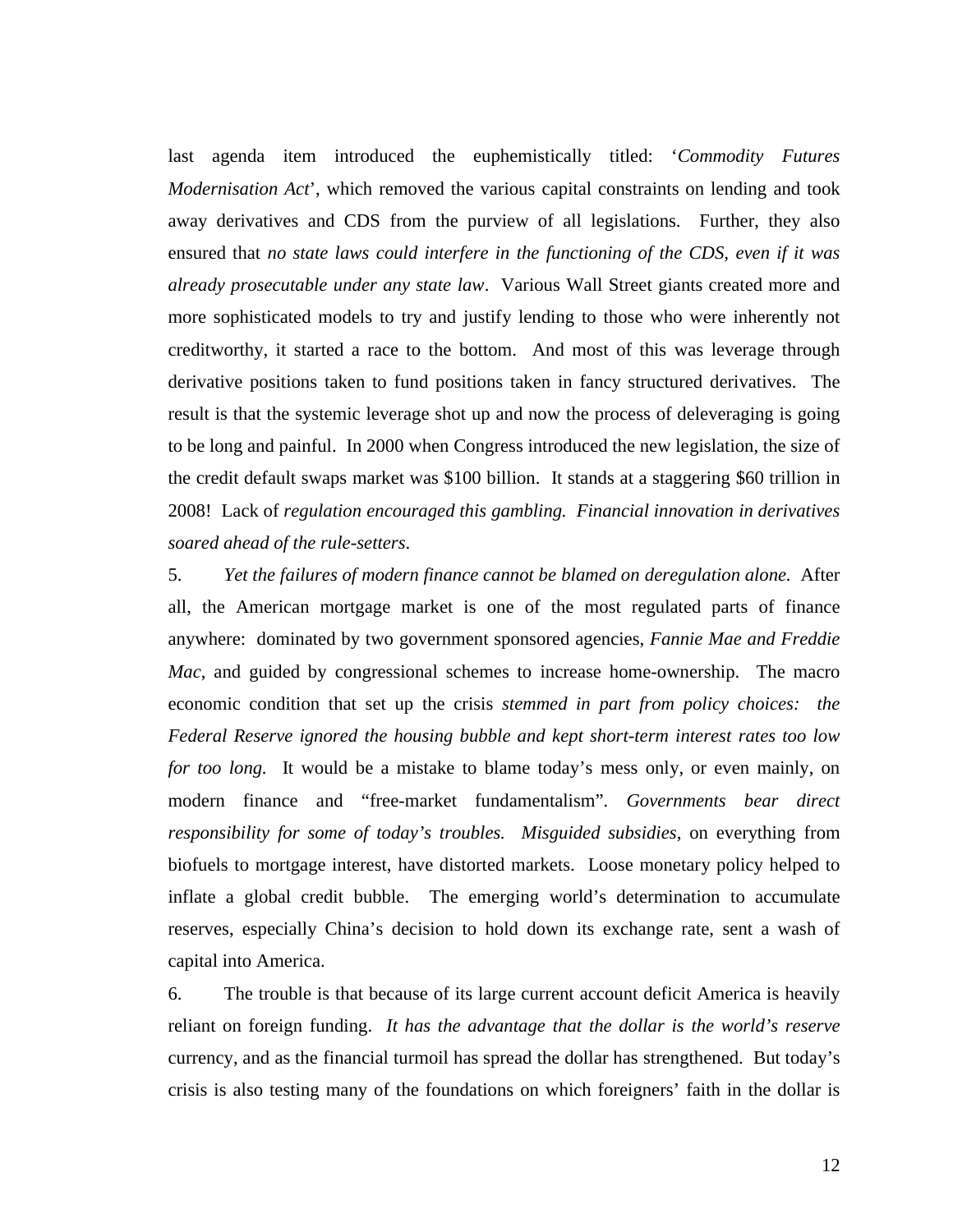based, such as limited government and stable capital markets. If foreigners ever flee the dollar, America will face the twin nightmares that haunt emerging countries in a financial collapse: *simultaneous banking and currency crises*. America's debts, unlike those in many emerging economies, are denominated in its own currency, but a collapse of the dollar would still be a catastrophe.

7. India's Prime Minister *Dr. Manmohan Singh* reminded the leaders of 44 key Asian and European nations summit of Keynes' dictum that speculators did no harm as bubbles on a steady stream of enterprise. *But the position is serious when enterprise becomes the bubble on a whirlpool of speculation*. When the capital development of a country becomes a byproduct of the activities of a casino, the job is likely to be ill-done. He emphasised three factors for the international financial crisis, *on the failure of: (i) regulation and supervision in major developed countries*, (ii) *risk management in private financial institutions*, and (iii) *the market discipline mechanism*. "*The sad truth is that in this age of globalisation we have a global economy of sorts but it is not supported by a global polity to provide effective governance*".

The following seven triggers (some interlinked) seem to summarise the immoral pillars that shoulder responsibility for the crisis (*Rajendra Chitale* (2008): (i) *Reckless sub-prime lending; (ii) Originate, securitise and service model, also called the origination and distribution (O&D) model; (iii) Proliferating credit derivatives market without central counter-party; (iv) Excessive leverage, permissive regulatory framework; (v) US housing market downturn; (vi) Valuation challenges of complex derivative products; and (vii) Low probability extreme events* – *Underestimation Verus Panic*.

It is futile to look for the single cause without which the financial system would not have blown up in our faces. A comforting thought is that this was a case of a "*perfect storm*", a rare failure that required a large number of stars to be in alignment simultaneously. So what will the post-mortem on Wall Street show? *That it was a case of suicide? Murder? Accidental death? Or was it a rare instance of generalized organ failure*? We will likely never know. The regulations and precautions that lawmakers will enact to prevent its recurrence will therefore necessarily remain blunt and of uncertain effectiveness (*Dani Rodrik*, 2008).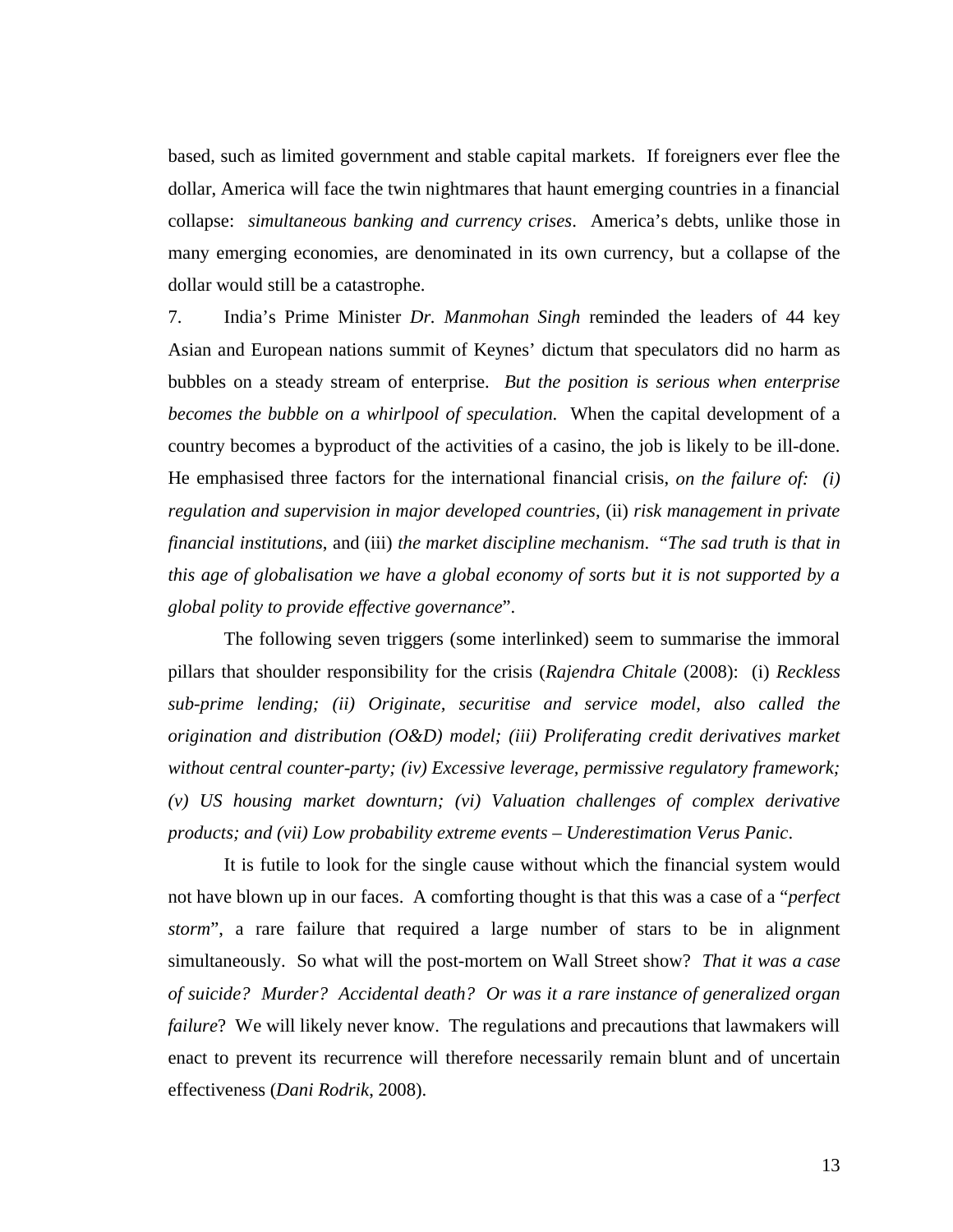#### **III: Impact of global turmoil and India**

The crisis had a number of consequences in the developed countries. It made households whose homes were now worth much less more cautious in their spending and borrowing behaviour, resulting in a collapse of consumption spending. It made banks and financial institutions hit by default more cautious in their lending, resulting in a credit crunch that bankrupted businesses. It resulted in a collapse in the value of the assets held by banks and financial institutions, pushing them into insolvency. All this resulted in a huge pull out of capital form the emerging markets: Net private flows of capital to developing countries are projected to decline to \$530 billion in 2009, from \$1 trillion in 2007. The effects this had on credit and demand combined with a sharp fall in exports, to transmit the recession to developing countries. All of these effects soon translated into a collapse of demand and a crisis in the real economy with falling output and rising unemployment. This is only worsening the financial crisis even further.

It was first described as the subprime crisis, then it became known as the credit crisis, and after that the financial crisis. Now it is time for a new nomenclature: *the global economic crisis*. The bad news is no longer restricted to dealing rooms and stock tickers. The real economy of output and jobs is looking shaky in many parts of the world. Japan has already been spooked by expectations of bad corporate results. The macro data, too, is glum. China has said its industrial output is growing at its slowest rate in seven years. Germany is officially in recession. The US and the UK are not far behind. World trade is expected to shrink for the first time in 27 years. The lives and livelihoods of ordinary citizens are now at stake.

The global meltdown is deeply entrenched and no country is being spared the fall out. As *Haberler* said in *Prosperity and Depression (1937*), the seeds of a depression are laid in the preceding boom; thus, the present melt-down is the retribution for the sins of the past. Paul Krugman calls it a "*nasty recession*" which is perhaps a euphemism for "*Depression*". The "D" word is still taboo, but it would be prudent to avoid facile solutions (*S.S. Tarapore*, 2008).

What will be the long-term effect of this mess on the global economy? Some of the possible impact will be: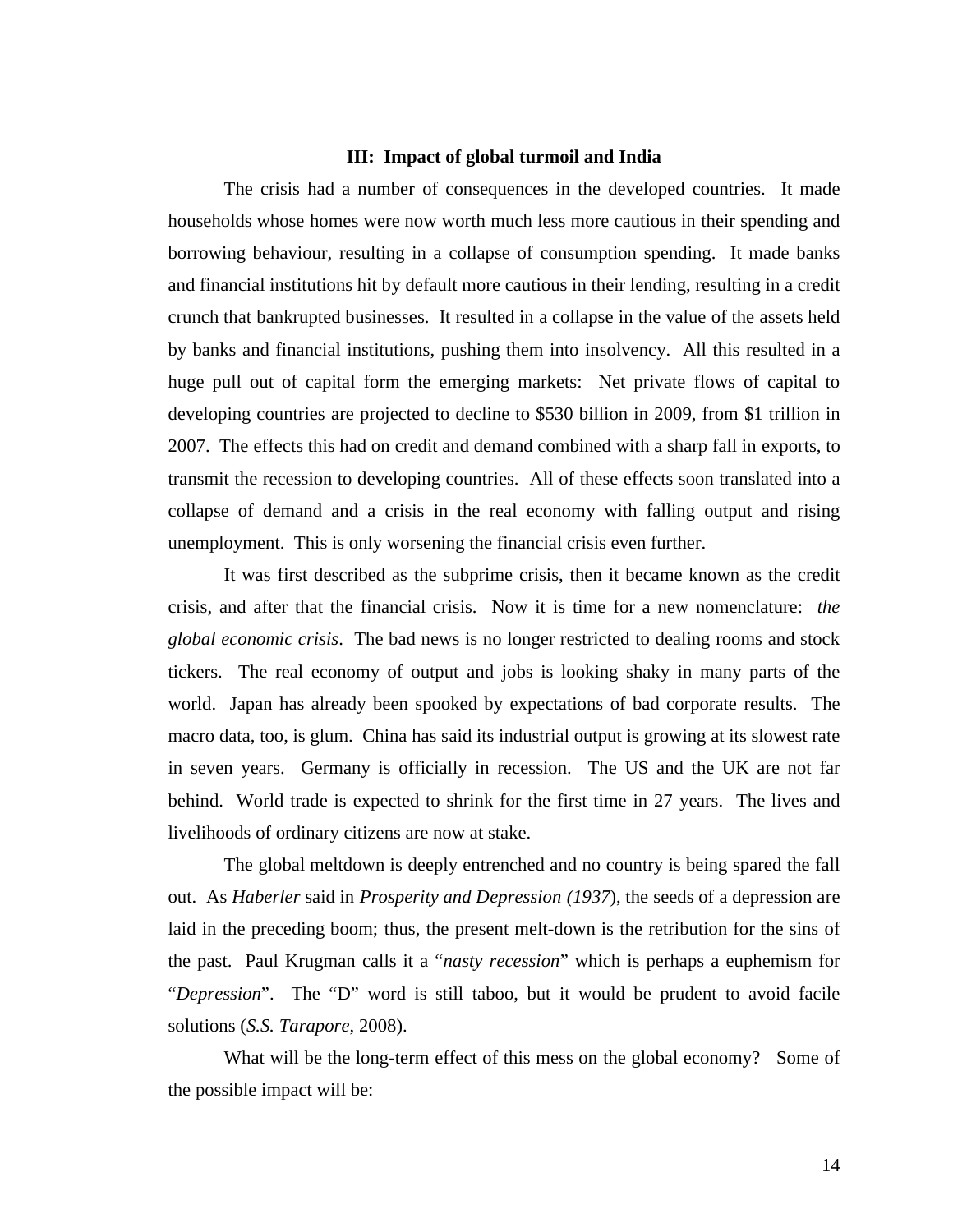(1) Even in the absence of a calamity, '*the direction of globalisation will change*'. The freeing of trade and capital flows and the deregulation of domestic industry and finance have both spurred globalisation and come to symbolise it. *Global integration, in large part, has been about the triumph of markets over governments. That process is now being reversed in three important ways:*

 *(a) Western finance will be re-regulated. Rules on capital will be overhauled to reduce leverage and enhance the system's resilience. America's labyrinth of overlapping*  regulators will be reordered. How much control will be imposed will depend less on ideology *than on the severity of the economic downturn. The Depression, in contrast, not only refashioned the structure of American finance but brought regulation to whole swathes of the economy.*

*(b) The balance between state and market is changing in areas other than finance. The sub-prime crisis has brought to the fore the age-old debate between market and state regulation. Should the sub-prime crisis be seen as a case of complete market failure or failure of regulatory oversight? Or are both responsible?* 

*(c) Now economic liberty is under attack and capitalism, the system which embodies*  it, is at bay. Capitalism has always engendered crises, and always will. The world should *use the latest one, to learn how to manage it better. In the short term defending capitalism means, paradoxically, state intervention. If confidence and credit continue to dry up, a nearcertain recession will become a depression, a calamity for everybody. Even if it staves off disaster, the bail-out will cause huge problems. It creates moral hazard: such a visible safety net encourages risky behaviour. It may also politicize lending. Governments will need to minimize these risks. But governments need to avoid populist gestures. Given this, it is inevitable that the line between governments and markets will in the short term move towards the former. The public sector and its debt will take up a bigger portion of the economy in many countries. But in the longer term a lot depends on how blame for this catastrophe is allocated. Finance needs regulation. It has always been prone to panics, crashes and bubbles. Because the rest of the economy cannot work without it, governments have always been heavily involved.* 

*(2) Heavy regulation would not inoculate the world against future crises*. Two of the worst in recent times, in Japan and South Korea, occurred in highly rule-bound systems. *What's needed is not more government but better government. In some areas, that means more rules*. Capital requirements need to be revamped so that banks accumulate more reserves during the good times. More often it simply means different rules: *central*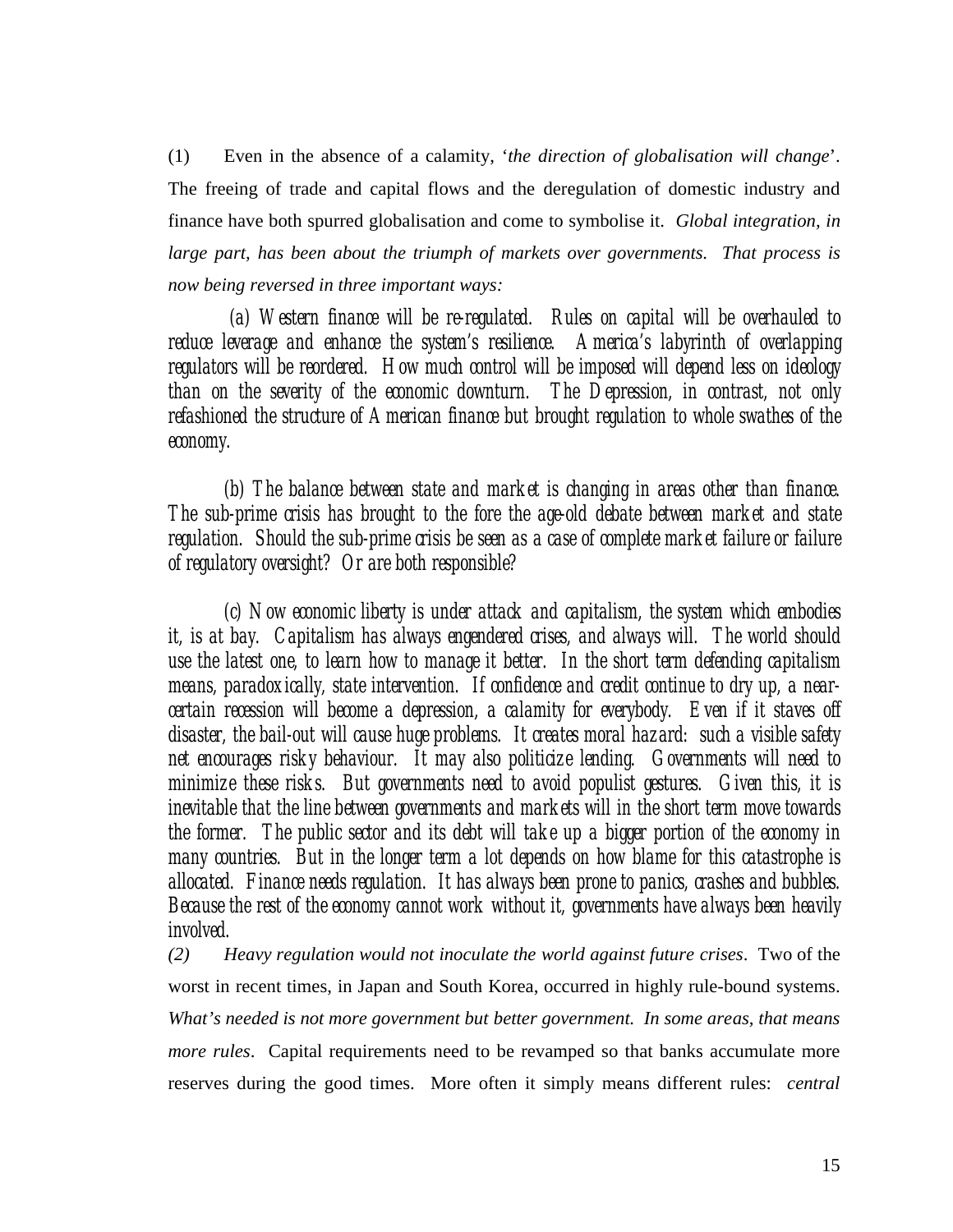*banks need to take asset prices more into account in their decisions*. But there are plenty of examples where regulation could be counter-productive: *a permanent ban on shortselling, for instance, would make markets more volatile*. *Sadly another lesson of history is that in politics economic reason does not always prevail*. *Capitalism is at bay, but those who believe in it must fight for it. For all its flaws, it is the best economic system man has invented yet (The Economist, October 18, 2008)*.

But the journey to stability can be eased and shortened through state assistance, which has actually taken place. Hence, injection of liquidity by central banks and bailing out of certain banks and non-banks should not be construed as breaking down of market system and usurpation of financial system by the state. *It is an attempt, a short-term measure by the state to restore long-term investor confidence in the financial system that a financial crisis generally erodes*. In fact, given the increasing share of the financial sector in domestic GDP and the rising integration between financial markets worldwide, *restoration of financial stability has itself become a core fiduciary sector activity*, just like maintenance of law and order and public infrastructure. *Ultimately, the question is not about a trade-off between the state and the market but about a delicate co-ordination between the two institutions to enable smooth functioning of the financial market system*. Governments across the emerging world extended their reach, increasing subsidies, fixing prices, banning exports of key commodities and, in *India's case, restricting futures trading*. Concern about food security, particularly in India and China, was one of the main reasons why the *Doha round* of trade negotiations collapsed this summer (*Indrani Manna*, 2008).

(3) Further, *America is losing economic clout and intellectual authority*. "Globally the United States will not enjoy the hegemonic position it has occupied until now… America's ability to shape the world through trade pacts and the IMF (International Monetary Fund) and World Bank will be diminished, as will (its) financial resources. And in many parts of the world, American ideas, advice and even aid will be less welcome than they are now". Every single indicator of the US economy relating to unemployment, job losses, retail sales and home values, implies that the worst may not be over. No one denies that the ongoing recession can be compared only to the Great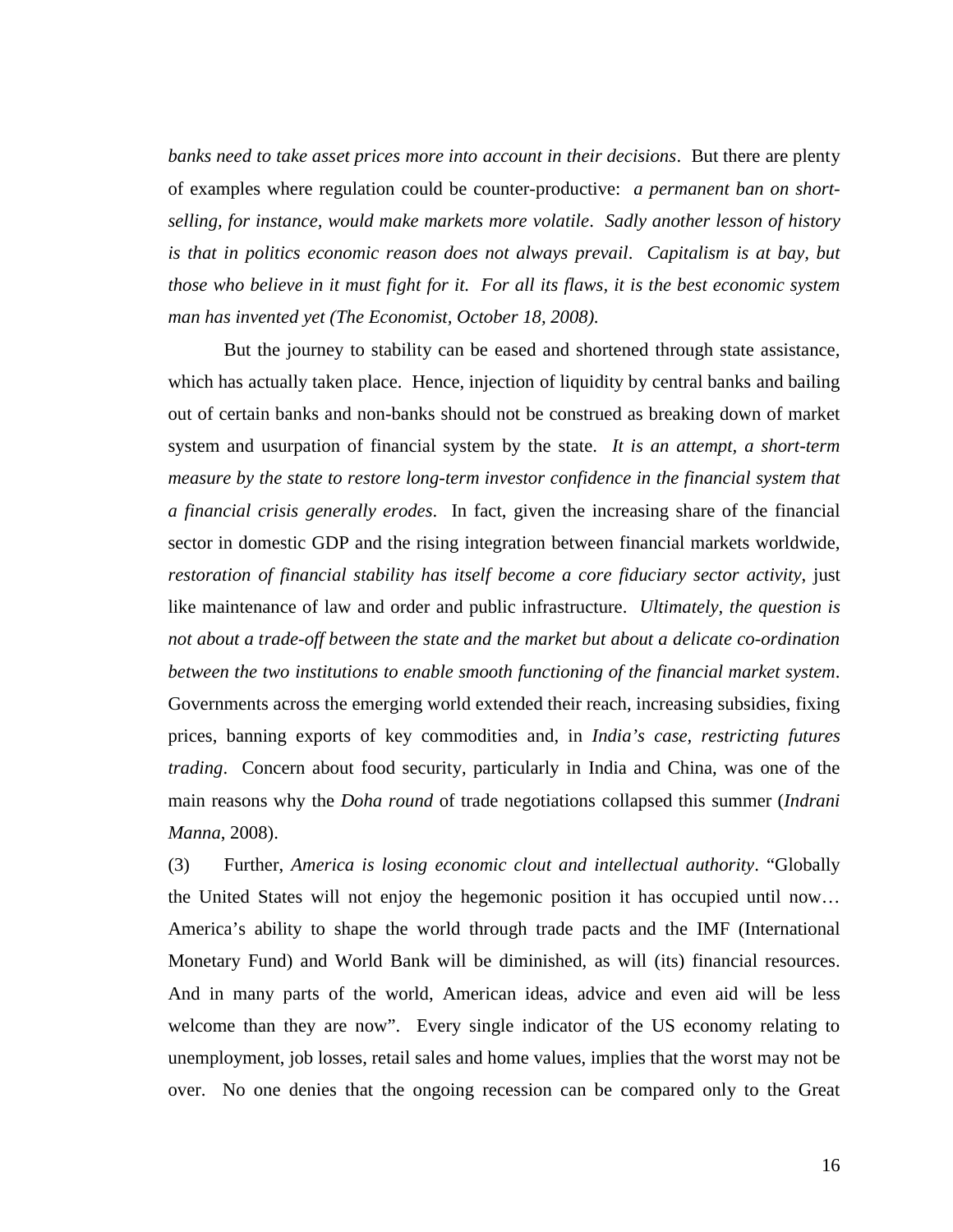Depression of the 1930s. Just as emerging economies are shaping the direction of global trade, so they will increasingly shape the future of finance. That is particularly true of capital-rich creditor countries such as China. Deleveraging in Western economies will be less painful if savings rich Asian countries and oil-exporters inject more capital. *Influence will increase along with economic heft*.

What was a recession in 2008 could turn into a depression in 2009. Looking back, 2008 was a year when the recession unfolded. The recession in the US, reports indicate, is not recent but about a year old and ongoing. *The Business Cycle Dating Committee of the National Bureau of Economic Research*, which adopts a more comprehensive set of measures to decide whether or not the economy has entered a recessionary phase, has recently announced that the recession in the US economy had begun as early as December 2007. That already makes the recession 12 months long, which has been the average length of recessions during the post-war period.

The question that is being asked is whether this recession will be longer, wider and deeper than previous economic downturns that took place a generation ago. Frankly, no one knows the answer. There is much pessimism on how long this recession would last as well. Thus, growth in developing countries as a whole is expected to fall from 6.3 per cent in 2008 to 4.5 per cent in 2009, only to recover to 6.1 per cent in 2010. This is mainly due to China and India without which the figures are a more disappointing. In fact, expectations now are generally that developing countries would grow at relatively high rates in normal times.

*Impact on Indian economy*: Prime Minister Manmohan Singh had stated as early as October 24, 2008 that "we cannot remain totally unaffected…our stock markets and the exchange rate of the rupee are under pressure due to capital outflow of foreign institutional investors". He had further admitted the rate of growth in India would slow down because of the international ambience. Commerce minister Kamal Nath is on record that India's exports have declined because of the economic crisis faced by the developed capitalist countries. The Indian economy is now a relatively open economy, despite the capital account not being fully open. While encouraging foreign investment flows, especially direct investment inflows, *a more cautious, nuanced approach has been*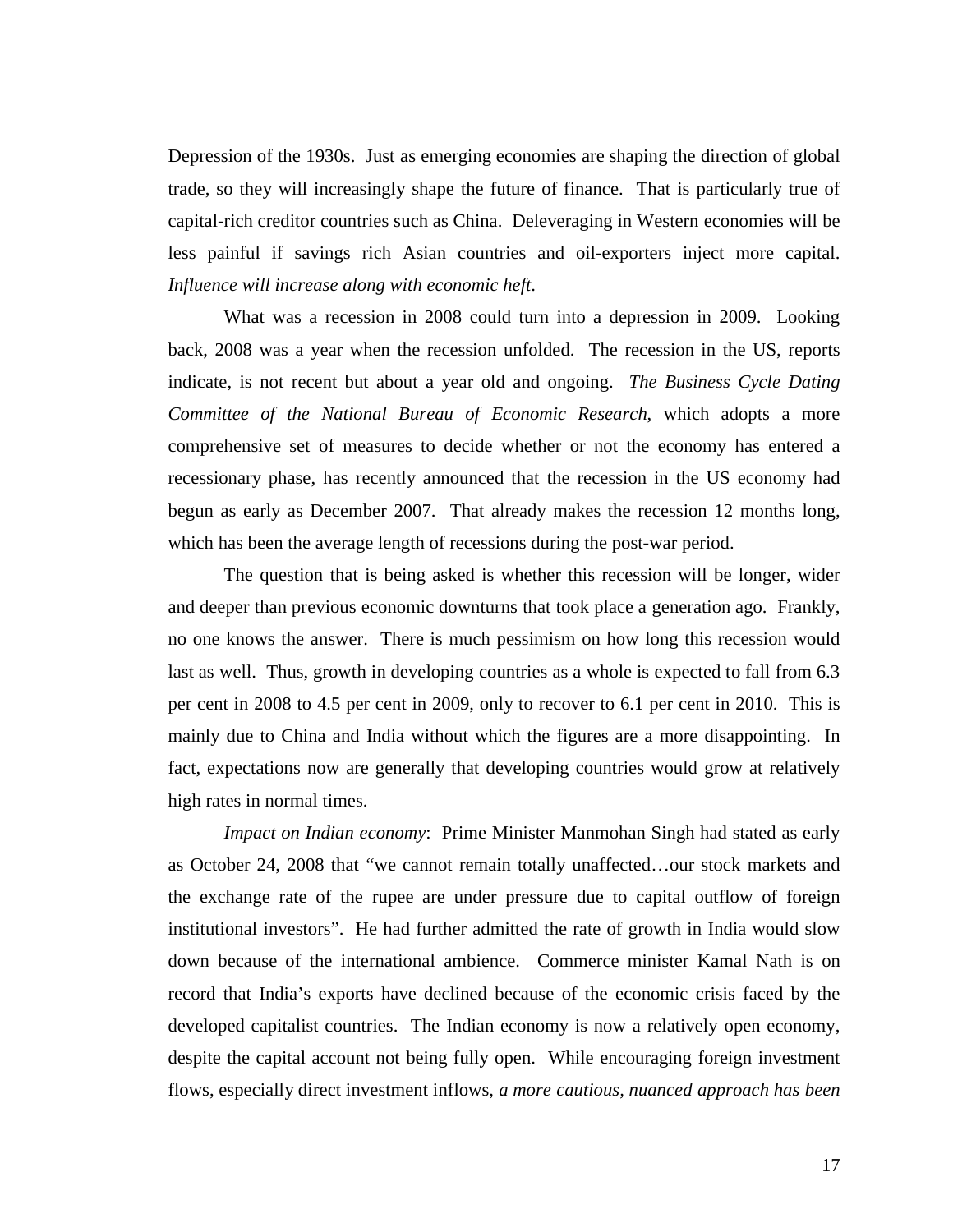*adopted in regard to debt flows*. Debt flows in the form of external commercial borrowings are subject to ceilings and some end-use restrictions, which are modulated from time to time taking into account evolving macroeconomic and monetary conditions. Similarly, *portfolio investment* in government securities and corporate bonds are also subject to macro ceilings, which are also modulated from time to time. Thus, prudential policies have attempted to prevent excessive recourse to foreign borrowings and dollarisation of the economy. In regard to capital outflows, the policy framework has been progressively liberalised to enable the non-financial corporate sector to invest abroad and to acquire companies in the overseas market. Resident individuals are also permitted outflows subject to reasonable limits. *In brief, the Indian approach has focused on gradual, phased and calibrated opening of the domestic financial and external sectors, taking into cognizance reforms in the other sectors of the economy*. Coupled with ample forex reserves coverage and the growing underlying strength of the Indian economy reduce the susceptibility of the Indian economy to global turbulence.

In India, *the adverse effects have so far been mainly in the equity markets because of reversal of portfolio equity flows, and the concomitant effects on the domestic forex market and liquidity conditions*. The macro effects have so far been muted due to the overall strength of domestic demand, the healthy balance sheets of the Indian corporate sector and the predominant domestic financing of investment. The main impact of the global financial turmoil in India has emanated from the significant change experienced in the capital account. Portfolio investments by foreign institutional investors (FIIs) witnessed a net outflow. The combined impact of the reversal of portfolio equity flows, the reduced availability of international capital both debt and equity, the perceived increase in the price of equity with lower equity valuations, and pressure on the exchange rate, growth in the Indian corporate sector is likely to feel some impact of the global financial turmoil.

*There has been significant pressure on the Indian exchange rate in recent months*. The financial crisis in the advanced economies and the likely slowdown in these economies could have some impact on the IT sector. About 15 per cent to 18 per cent of the business coming to Indian outsourcers includes projects from banking, insurance, and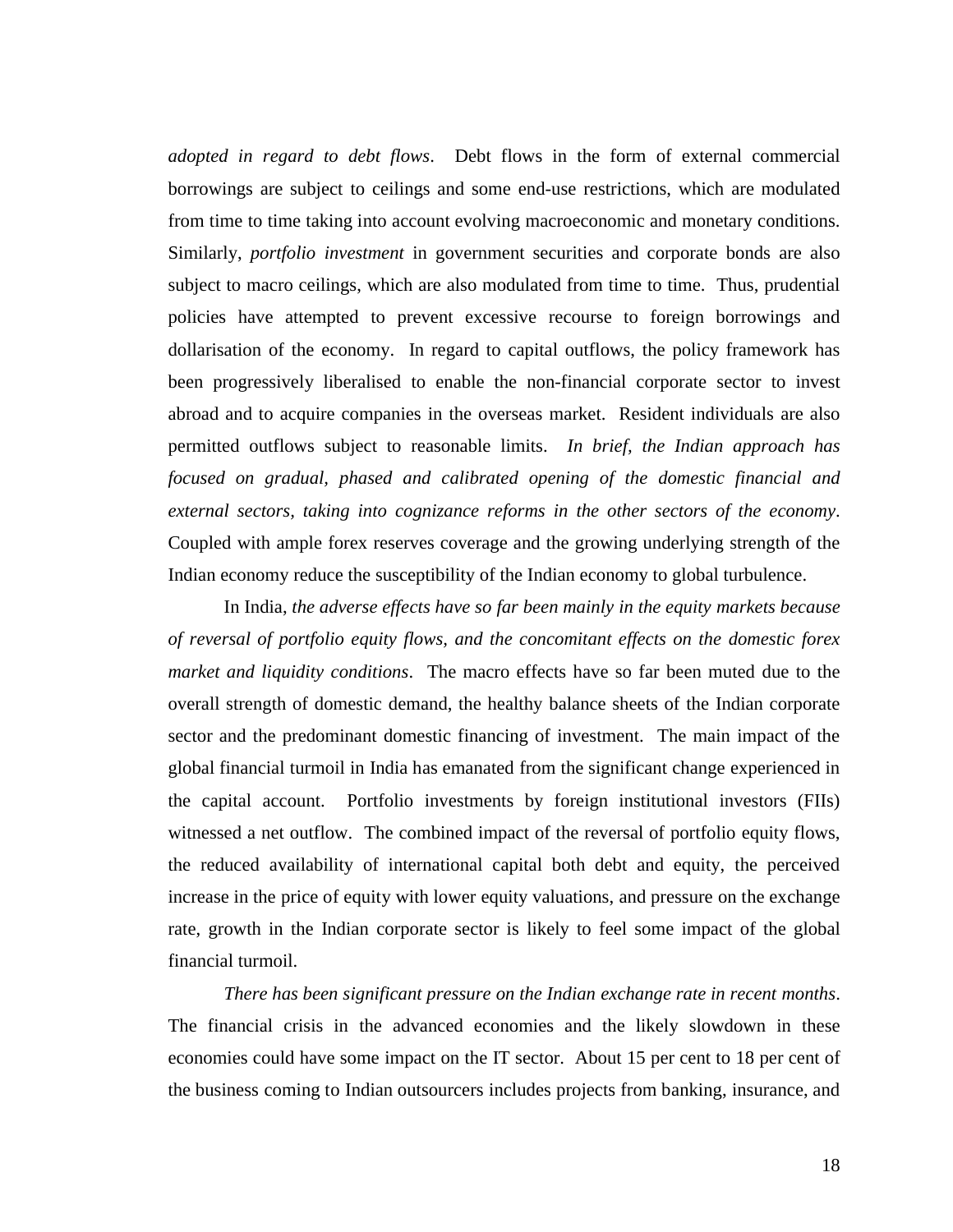the financial services sector which is now uncertain. The *country's diamond-capital*, Surat, where the economic melt-down in America has had a direct, lethal impact. The processing units there, and adjoining areas in Maharashtra, are likely to terminate the services of 125,000 workers, after giving them a much-extended Diwali holiday. There are just no orders to execute, indeed unsold items are being returned as people in the US struggle to retain their jobs and homes. Experts see no sparkle in business prospects until the US economy revives. That could take quite a few years. Another example of an Indian industry failing to grow beyond servicing a specific market?

"India has by-and-large been spared of global financial contagion due to the subprime turmoil for a variety of reasons. India's growth process has been largely domestic demand driven and its reliance on foreign savings has remained around 1.5 per cent in recent period. It also has a very comfortable level of forex reserves. The credit derivatives market is in an embryonic stage; the *originate-to-distribute* model in India is not comparable to the ones prevailing in advanced markets; there are restrictions on investments by residents in such products issued abroad; and regulatory guidelines on securitisation do not permit immediate profit recognition. Financial stability in India has been achieved through perseverance of prudential policies which prevent institutions from excessive risk taking, and financial markets from becoming extremely volatile and turbulent" [*Rakesh Mohan*, 2008].

*India, with its strong internal drivers for growth, may escape the worst consequences of the global financial crisis*. Indian banks have very limited exposure to the US mortgage market, directly or through derivatives, and to the failed and stressed financial institutions. The equity and the forex markets provide the channels through which the global crisis can spread to the Indian system. The other three segments of the financial markets – *money, debt and credit markets* – could be impacted indirectly. Risk aversion, deleveraging and frozen money markets have not only raised the cost of funds for Indian corporates but also its availability in the international markets. This will mean additional demand for domestic bank credit in the near term. Reduced investor interest in emerging economies could impact capital flows significantly. The impending recession will also impact on Indian exports.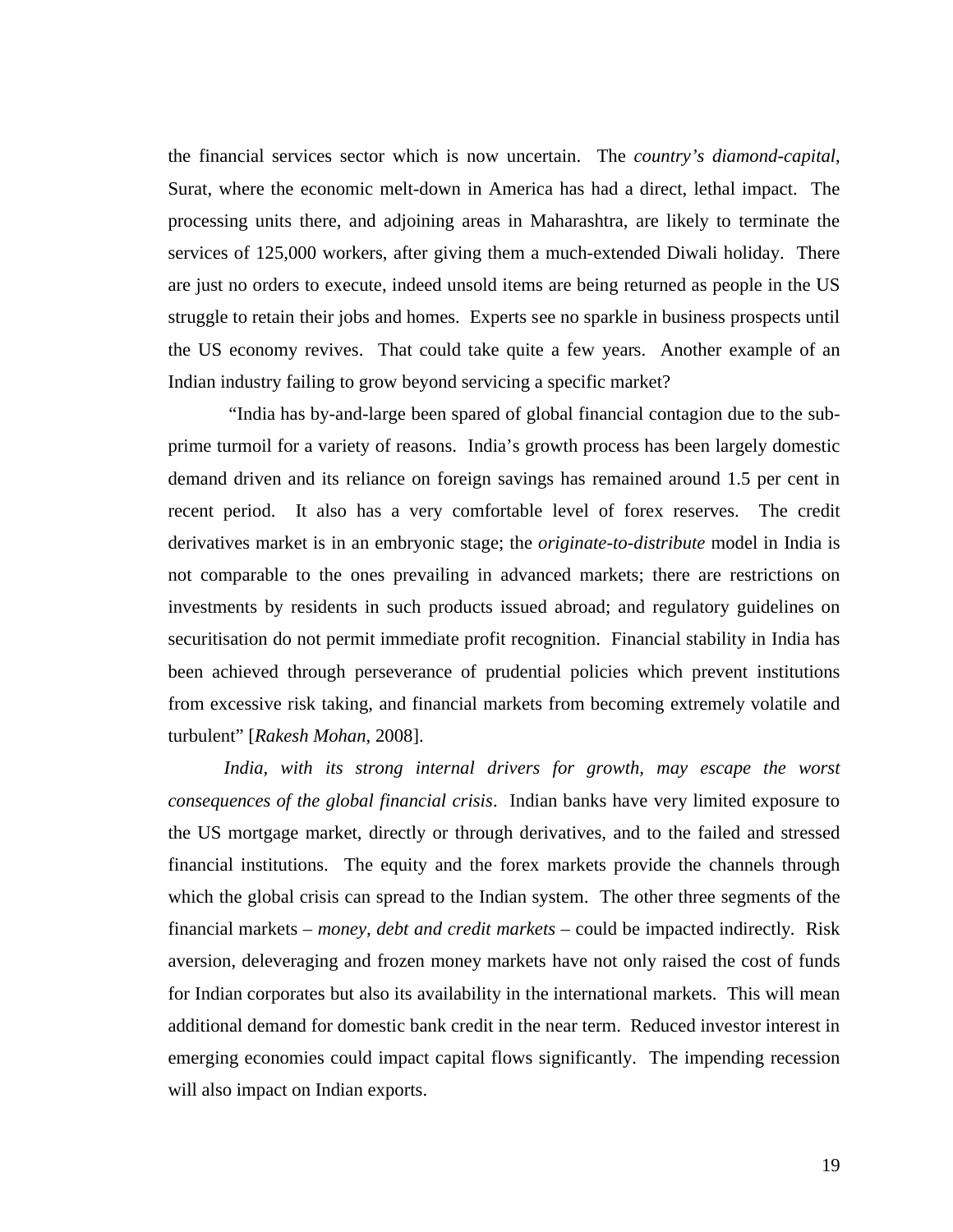#### **IV: Policy initiatives**

The outbreak of the Great Depression saw of a Democrat being ushered into office. Franklin Roosevelt was the 32nd US President. His '*New Deal*' changed the thoughts shaping world development. As the US prepares for its 44<sup>th</sup> President, another Democrat is elected. Is another '*New' Deal* in the offing? Policy makers are under pressure to take note of various remedial measures:

1. According to *Ross Levine*, an economist at Brown University, *growth is boosted not because savings rise but because capital is allocated more efficiently, improving productivity*. The most promising avenue of reform is to go directly after the chief villain: *excessive* and *excessively procyclical leverage*. That is why regulators are now rethinking the rules on banks' capital ratios to encourage greater prudence during booms and cushion deleveraging during a bust. *It also makes sense for financial supervisors to*  look beyond individual firms, to the stability of the financial system as a whole – and not *just at the national level*.

2. *Governments should stop subsidizing leveraging*. America, for example, should no longer allow homeowners to deduct mortgage interest payments from their taxable income. And governments should stop giving preferential treatment to corporate borrowing as well. *The bigger point is that governments should not view financial reform in a vacuum. Modern finance arose in an environment created by regulators and politicians*.

3. America's government made its most dramatic interventions in financial markets since the 1930s. The Federal Reserve and the Treasury between them nationalized the country's two mortgage giants, *Fannie Mae and Freddie Mac*; took over *AIG*, the world's largest insurance company; in effect extended government deposit insurance to \$3.4 trillion in money-market funds; temporarily banned short-selling in over 900 mostly financial stocks; and, most dramatic of all, pledged to take up to \$700 billion of toxic mortgage-related assets on to its books. *The Fed and the Treasury* were determined to prevent the kind of banking catastrophe that precipitated the Depression.

4. The immediate task facing the world was the *declogging of credit markets the world over*. This, in turn, required *coordinated global action* to restore confidence in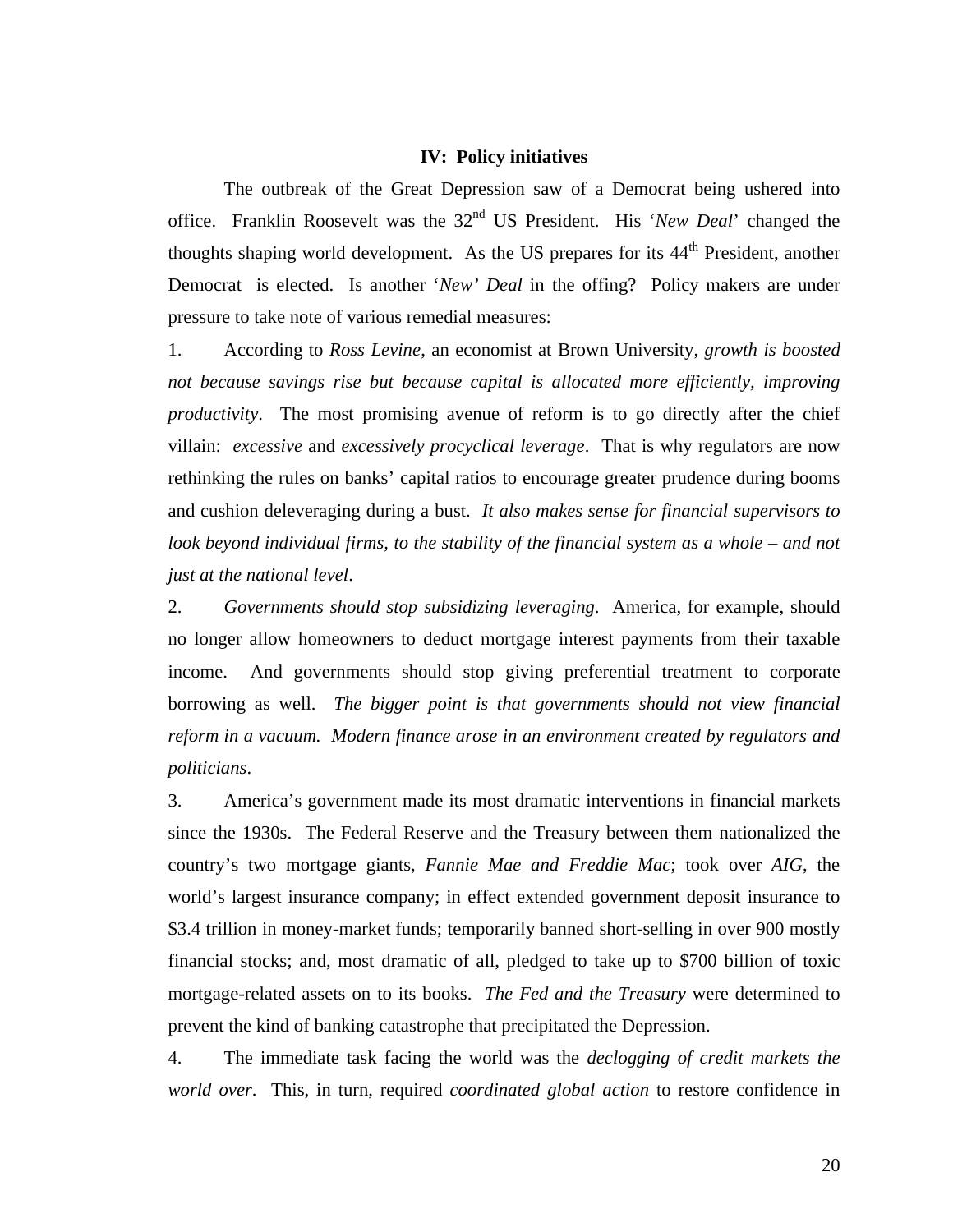these markets. In terms of concrete proposals let us consider: (i) the International Monetary Fund and World Bank had to provide assistance to vulnerable countries "with less service conditionalities and greater flexibility"; (ii) countries with strong foreign exchange positions could make additional resources available to the international financial institutions; (iii) as a counter-cyclical device, increased infrastructure investments in developing countries, if backed by increased resources flows from multilateral financial institutions, can act as a powerful stabilizer; and (iv) the IMF should consider creating liquidity through a fresh allocation of *Special Drawing Rights (SDRs*) in favour of multilateral development finance institutions.

5. The current search for better financial regulation and a global surveillance mechanism of checks and balances is a welcome step. But we must reach beyond the financial system. *This is not simply a crisis on Wall Street; it is a crisis on all streets*. We need an economic rescue plan for working people and the real economy, with rules and policies that deliver decent work and productive enterprises. *We must better link productivity to salaries and growth to employment. People must have trust that the economy is working for them*. In order to keep economies and societies open, relevant international organisations must come together to develop a new multilateral framework for a fair and sustainable globalisation.

6. Textbook dicta against "*moral hazard*" and central bank lending to non-banks have been ignored. In the face of financial meltdown, pragmatism has been the order of the day. Two principles seem to have guided these policies; *let market punish shareholders of the failing institutions, but bail out those posing high systemic risk*. *Second*, the speed and apparent effectiveness of coordination between the Treasury, Fed, SEC and others has been impressive. *The recent events also point to the need for far greater expertise and specialization on the part of the regulators: they need to be more knowledgeable, than the institutions they regulate*. In this context, UK's Prime Minister *Gordon Brown* is to be commended for his leadership in rallying his counterparts to consider reform of the international economic institutions. Brown is right to emphasise *the importance of an early-warning system for financial crises*. He is also spot on in his call for standard rules for transparency of banks, and standard rules for global supervision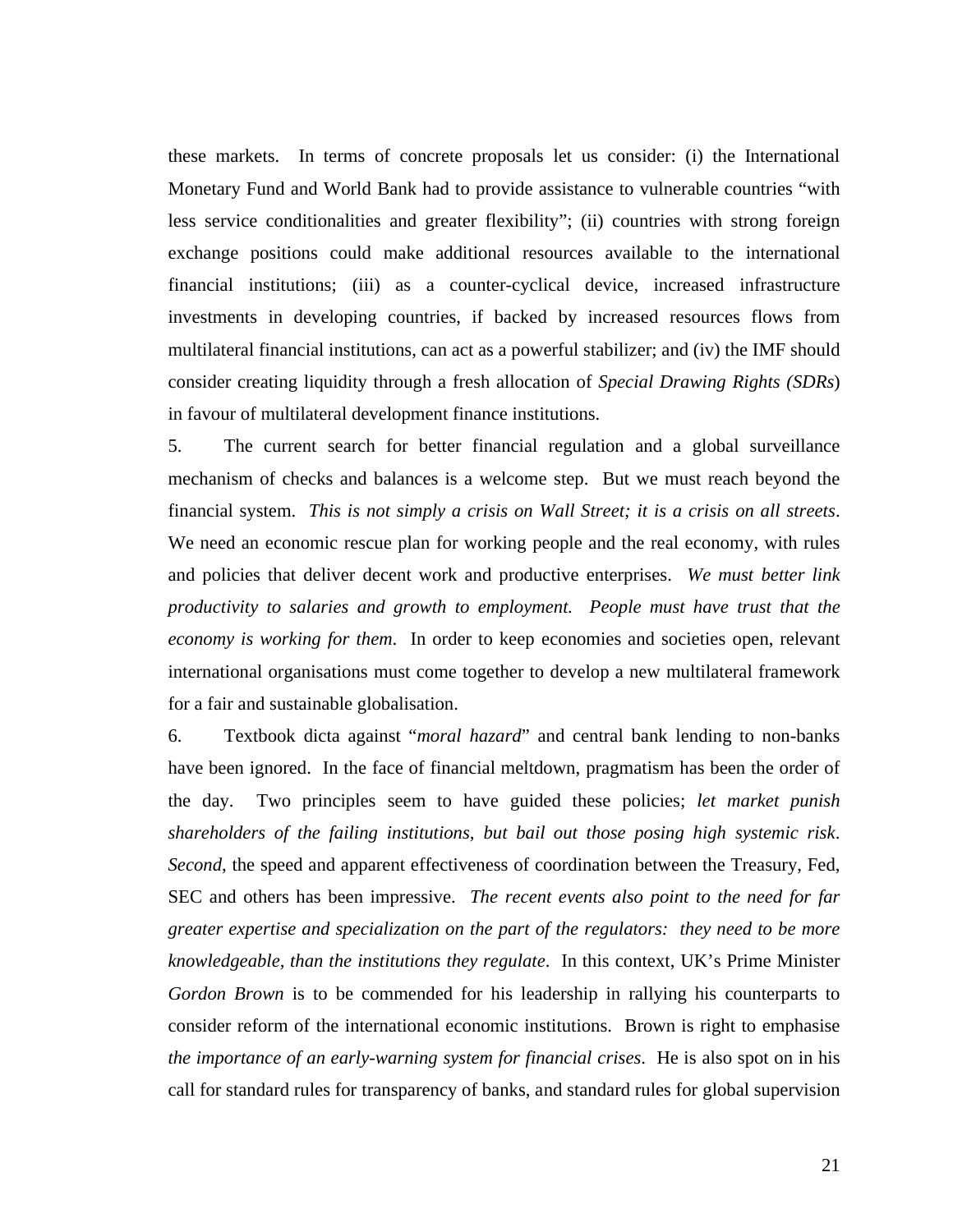and write-offs that are similar for all countries. Recognizing the importance of international coordination to achieve these goals, he has issued a call for the establishment of a '*New Bretton Woods'*.

7. In trying to balance innovation and caution, policymakers might be aided by a few key principles (*Khore Hoe Ee and Kee Ruixiong*, 2008):

- *(a) Credit standards must be maintained at all times but especially in times of abundant liquidity and strong economic growth.*
- *(b) Transparency is critical for financial supervision and market discipline to be effective.*
- *(c) Financial linkages must be understood. The subprime crisis and credit turmoil illustrate the increasing complexity and connectivity of financial markets and products. Economic fundamentals are essential. Weak economic fundamentals, such as highly leveraged corporate balance sheets and large current account deficits, led to a loss of confidence in 1997. Strong economic fundamentals in 2007-08 have enabled Asia to remain relatively resilient in the current turmoil.*

Economy is going to be in difficulties. The US is going to get worse before it gets better. We need a reform of the global reserve system. That we need to create a multilateral reserve currency. Keynes talked about this, since the dollar is not a stable store of value. And that's why in the new world of globalization it makes so much sense to have a global currency. "The task now is not to make a completely new system, which is appealing politically, but it isn't what the doctor ordered". According to *Jacques Polak* today's crisis will require *finding consensus on global regulations and supervision of financial markets, as well as giving emerging market economies a bigger stake in IMF and the World Bank*. "It should distribute the work to think about these controls of regulatory issues that are so important". Then the other matter is what do we do about giving a proper role for *India, Russia and China?"*

The rapid slowdown of the global economy consequent on the intensification of the financial crisis since has posed extraordinary challenges for economic policy-makers everywhere. Fiscal measures to stimulate the slowing economies are the flavour of the season. *United Nations* economists have called for deep reforms of the global financial system to prevent a recurrence of the current crisis, including stronger regulation of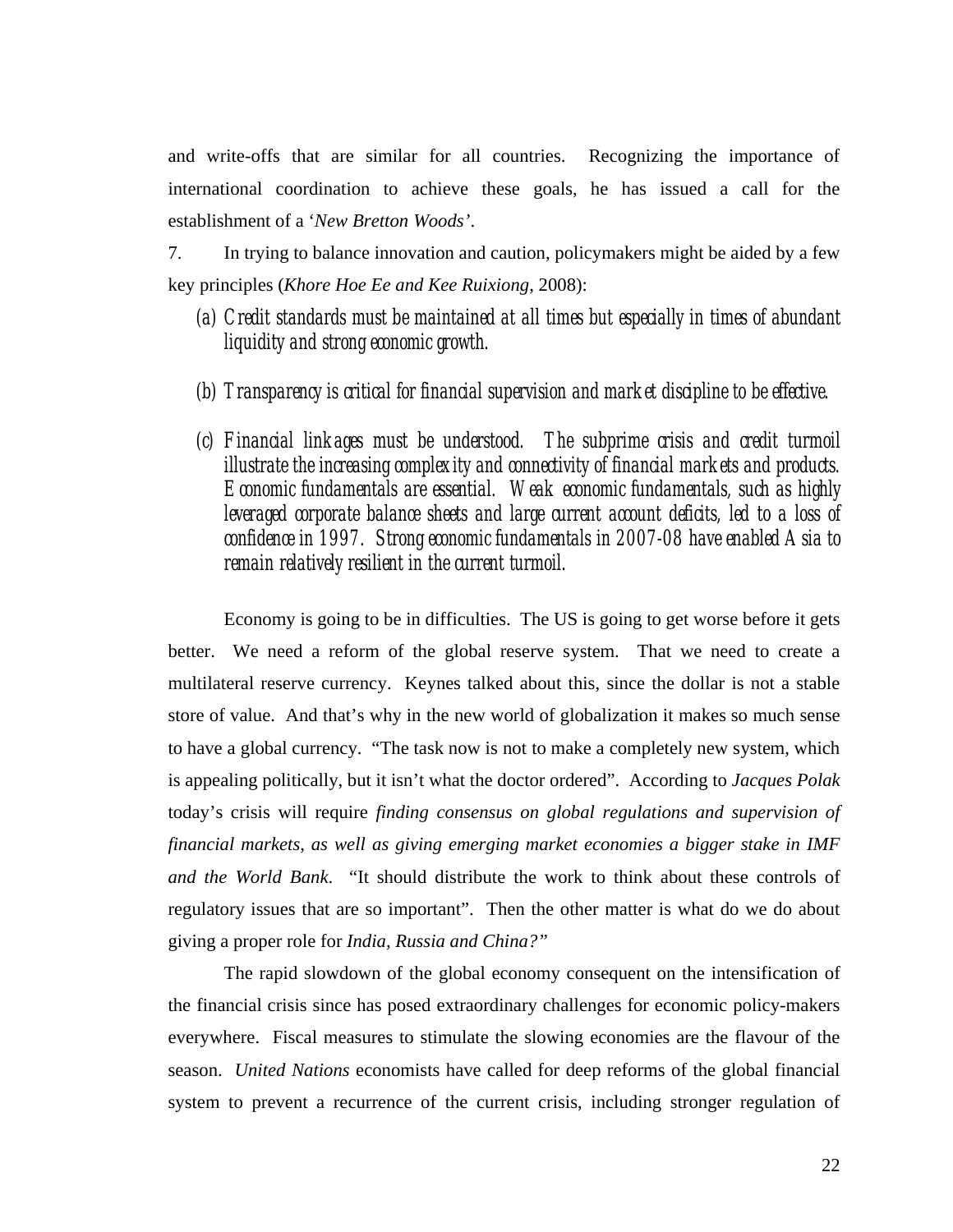financial institutions, adequate international liquidity provisioning, an overhaul of the international reserve system and a more inclusive global economic governance. They wanted coordinated global economic stimulus packages, linked with sustainable development measures, beyond liquidity and recapitalization steps already taken, to counter the world-wide economic meltdown. The UN economists recommend a broad range of steps including: (i) Fundamental revision of the governance structure and functions of the International Monetary Fund (IMF) and the World Bank for enhanced international policy coordination and more inclusive participation of major developing countries; (ii) Fundamental reforms of existing systems of financial regulation and supervision to stem past excesses; (iii) Reform of the present international reserve system, away from the almost exclusive reliance on the US dollar and towards a multilaterally backed multi-currency system; (iv) Reforms of liquidity provisioning and compensatory financing mechanisms backed, among other things, by better multilateral and regional pooling of national foreign exchange reserves, and (v) avoiding onerous policy conditionality.

"Although developed market economies shaped the present course of events, the fallout is global. Redefining the role of the state and multilateral economic institutions is the most critical corrective needed if the world is to emerge more stable. Also apparent from the massive bailout packages across the world is the state's ability to muster economic strength and come to the rescue whenever warranted. This economic agility will be more productive if shown on a continual basis, rather than in spurts in times of crisis. *While moving towards a more active role, the state should check itself from becoming an absolutist regulator in a way that hampers growth. Multilateral economic institutions need to re-evaluate their working in the light of the new economic difficulties* as conditional assistance, often set close to free-market principles, distorts the ideals of equitable economic growth. The world will be richer from an ideal mean that balances market-economics and state-supported, inclusive economic growth" (*The Hindu*, December 1, 2008).

The roots of the crisis do not lie only within the financial system and that avoiding a future breakdown will require not only better financial regulation and risk-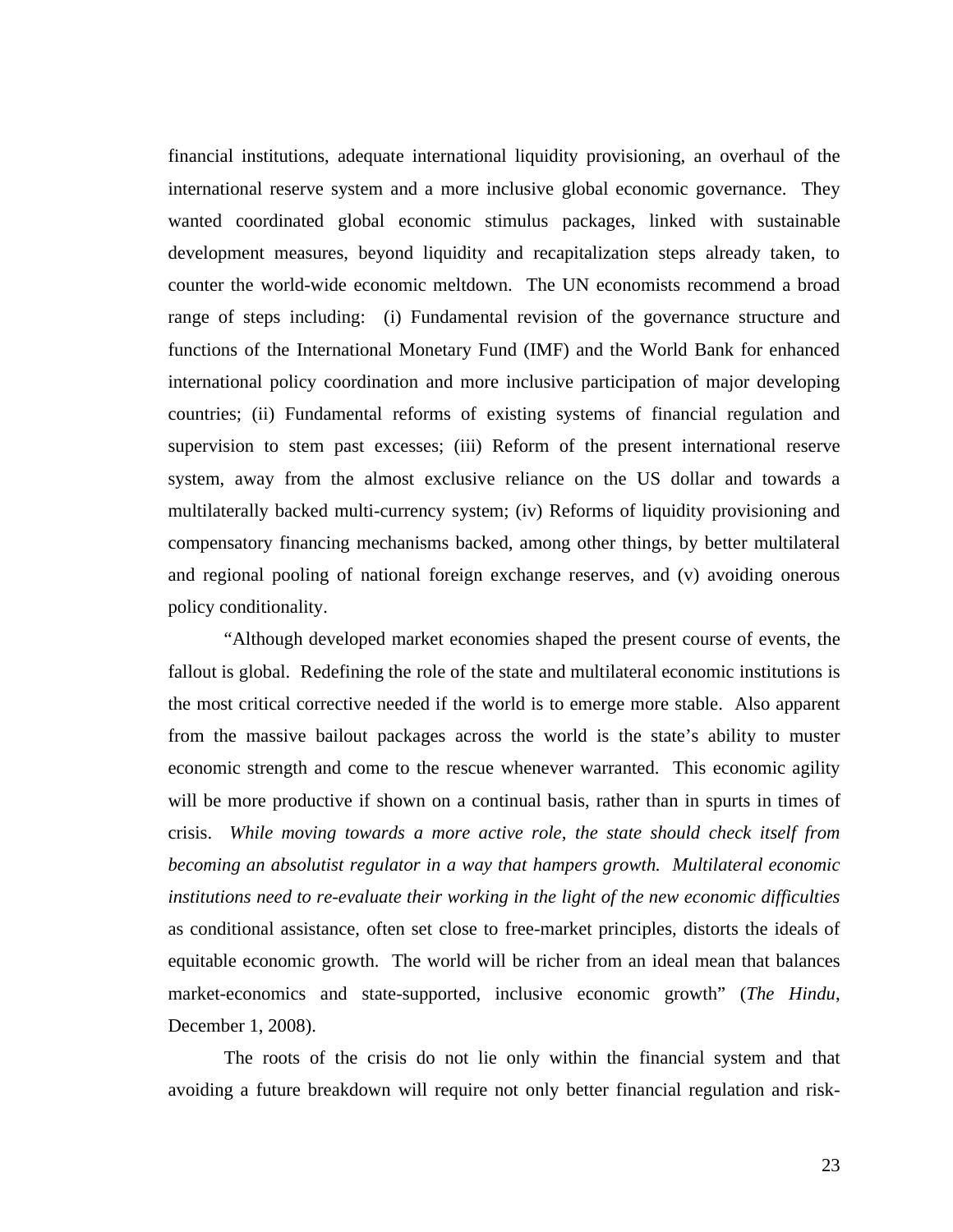management but also global macroeconomic cooperation. A lot more needs to be learned about global imbalances. "I am not one who says just reforms the IMF and let them deal with imbalances. You have to have sovereign nations…understand the system." (*Henry Paulson*, ex-US Treasury Secretary)

#### **V: Lessons learnt**

The present global financial crisis demands an "intelligent" response but the measures taken so far to tackle the turmoil are not good enough (Nobel laureate *Amartya Sen*). According to Noble laureate *Joseph Stiglitz* globalisation had failed primarily because it was based on a flawed economic ideology. Globalization requires a larger role for the state in providing social protection… Making out a case for a global regulatory authority, he said there was a need to design a new global system to develop immunity or at least limit the consequences of failure. Failure was contagious in the present brand of globalisation as a result of which the *U.S. was exporting its recession to the rest of the world*. While there was recognition of the importance of a coordinated global fiscal and monetary response, the required reforms went deeper, and include creating a new global reserve system and a new global financial regulatory authority. And he underlined *globalisation had to ensure the maximum good for the maximum numbers and not just the privileged few who got richer under the existing regime*. About bailout packages, he likened it to giving mass blood transfusion to a patient who was haemorrhaging from internal bleeding. Worse, he added, there was still no change in the mindset. As for American banks' refrain on self-regulation, Prof. Stiglitz said: "Self-regulation is an oxymoron. Banks said they knew how to manage risk and needed no regulation. What they knew was how to create risk. There is so much of blame to go around that they can all lay claim to it."

*Crisis is also a time to introspect on what went wrong.* There has been a breakdown of trust in inter-bank and inter-institutional lending. There is the problem of contagion – *across markets, across institutions and across countries,* the crisis spreading to a newer part of the world or to a newer institution. This according to *D. Subbrao* (2008), is an unprecedented crisis and one should draw lessons from the crisis to prevent its recurrence. He focuses on the following lessons: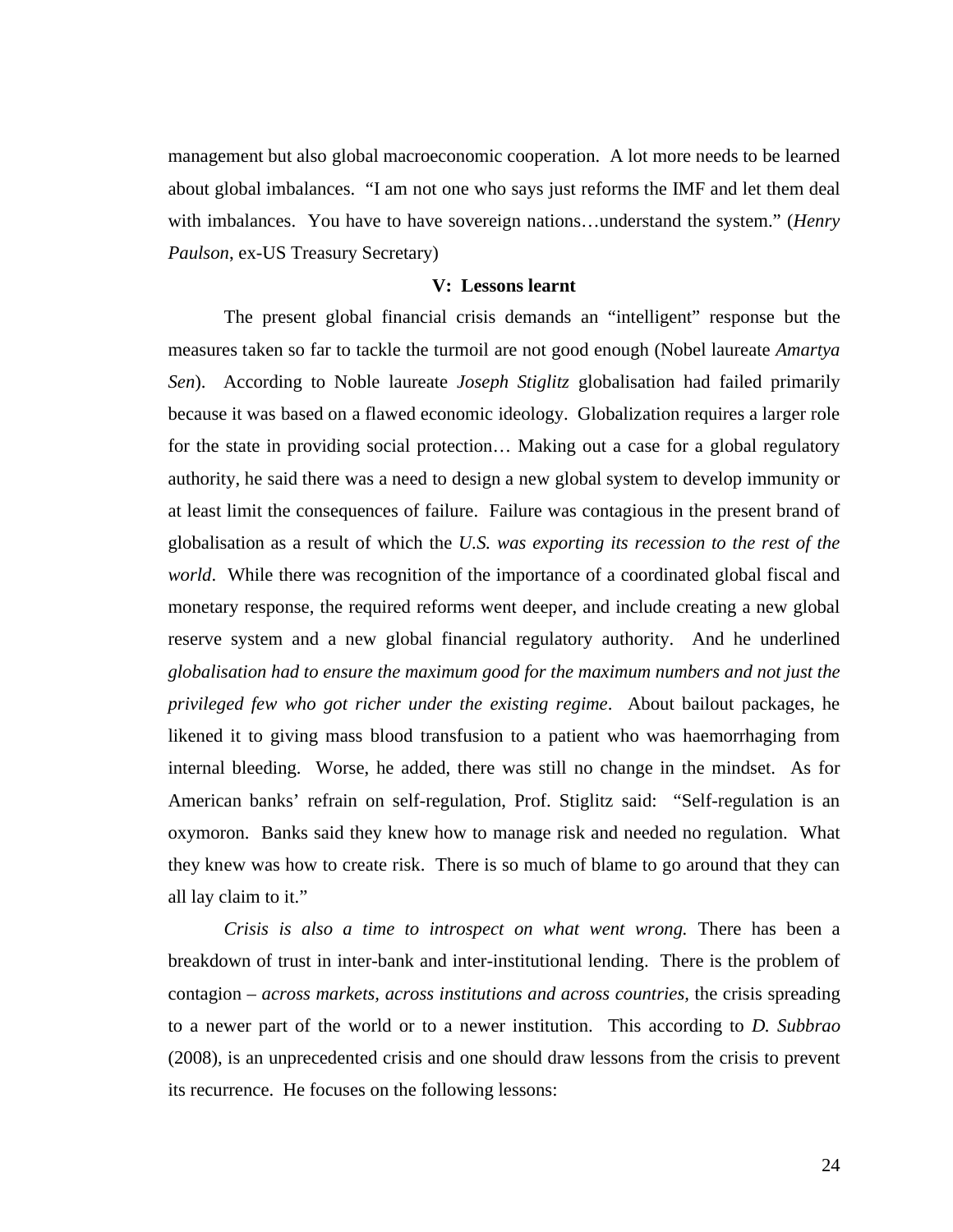- (i) *Financial supervision has drawn widespread critique*. The stereotype perception is that risk management and supervisory practices lagged behind financial innovations and emerging new business models. The present crisis underscores the need for *regulation staying ahead of the curve*, and for *continually upgrading the skills and instruments for financial regulation and supervision*. However, there is a distinct risk that in trying to stay ahead of innovation, regulation may get so stringent that it stifles innovation. This is a risk one must guard against;
- (ii) *The inter-agency coordination*. The origins of the current crisis can be traced to both the build up of macro-global imbalances as well as the mispricing of risks in the financial system, which in turn, was encouraged by prolonged easy monetary policy and excess liquidity. *The respective roles of central banks, regulators, supervisors, and fiscal authorities regarding financial stability needs to be revisited*. Central banks should play a central role in maintaining financial stability and should have the necessary informational base to do so effectively. This implies close co-operation among all the agencies entrusted with the risk of maintaining financial stability;
- (iii) The large *scale bail-out packages will have implications for the regulatory architecture of the financial system and for the fisc of countries*. Besides, the rescue packages offered by one country could have ramifications for other countries, even when they are far from the epicenter of the crisis. A relevant issue in this context is the efficacy and coverage of deposit insurance. *What should deposit insurance cover*? How are small deposits to be defined? Apart from small deposits, should in a crisis situation like this, consider *extending guarantees to the money markets and mutual funds*?
- (iv) The unfolding crisis has *revealed the weaknesses of structured products and derivatives in the credit markets*. This throws up questions about the *appropriateness of various structured products like credit derivatives and their financial stability implications. Are exchange traded derivatives superior to over the counter (OTC) derivatives? Do there is need to focus on*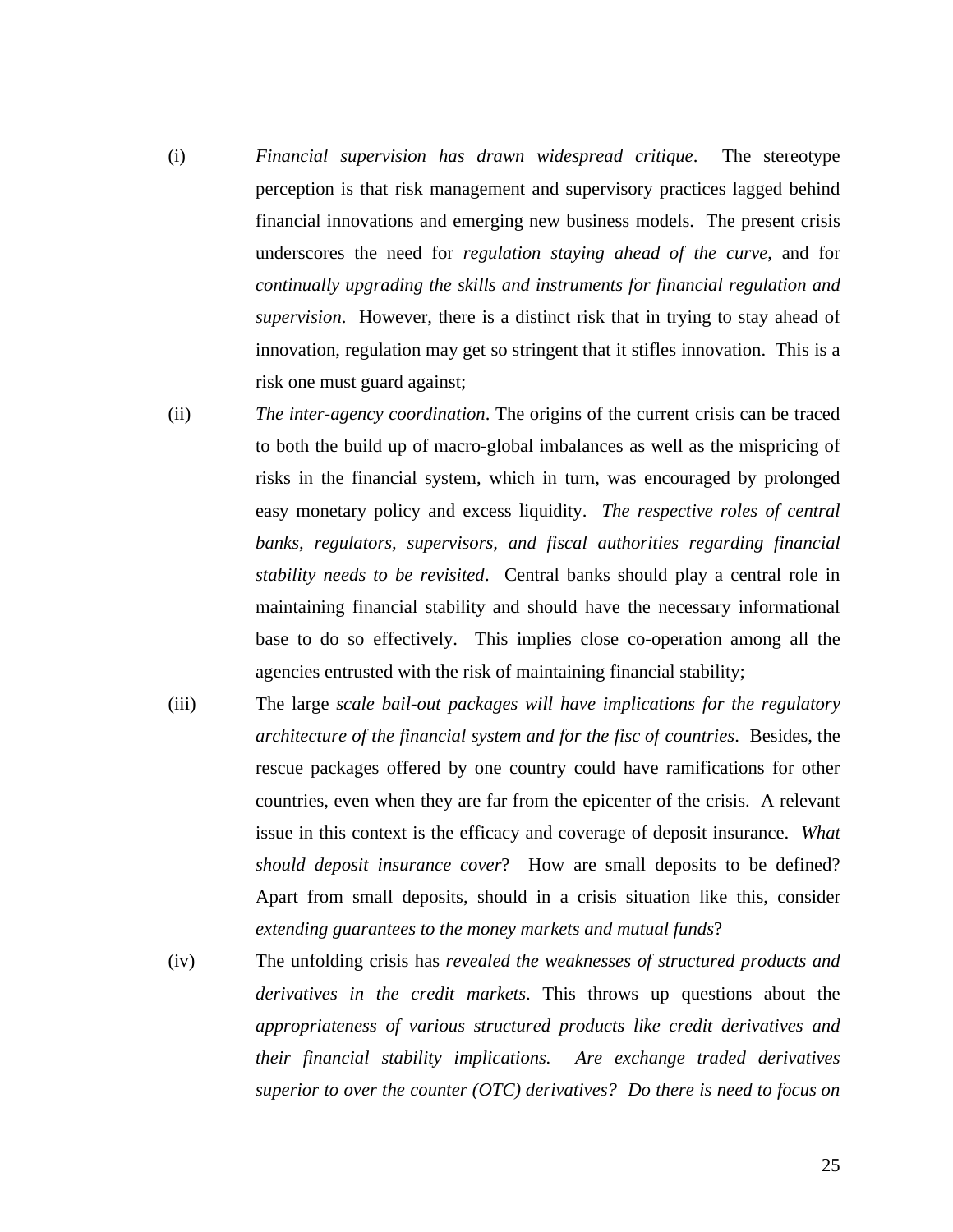*prescribing and instituting appropriate clearing and settlement practices even for OTC products? In what way can eliminate the shortcomings of the "originate-to-distribute" model*?

(v) The near meltdown of the US financial sector is seen by some as evidence that markets and competition do not work. This is clearly the wrong lesson to draw. The right lesson to draw is that *markets and institutions do succumb occasionally to excesses, which is why regulators have to be vigilant*, constantly finding the right balance between attenuating risk-taking and inhibiting growth.

The great lesson of the past year crisis is how little we understand and can control the economy. This ignorance has bred today's insecurity, which in turn is now a governing reality of the crisis. Who then thought that the federal government would rescue Citigroup or the insurance giant AIG; or that the Federal Reserve, striving to prevent a financial collapse, would pump out more than \$1 trillion in new credit; or that Congress would allocate \$700 billion to the Treasury for the same purpose; or that General Motors would flirt with bankruptcy? Many fashionable theories have crashed. It was once believed that the crisis of "subprime" mortgages – loans to weaker borrowers – would be limited, because these loans represent only 12 per cent of all home mortgages. Subprime mortgage losses triggered a full-blown financial crisis. Confidence evaporated, because subprime loans were embedded in complex securities whose values and ownership were hard to determine. It was once believed that the rest of the world would "decouple" from the United States. The crisis has gone global; economic growth in 2009 will be the lowest since at least 1980. Even China has slowed; The crisis has spread through two channels: reduced money flows and reduced trade. Global financial markets are interconnected. So much that was unexpected has happened that the boom and bust's origins are obscured. "In the current crisis, as in past crises, we can learn much, and policy in the future will be informed by these lessons" (*Alan Greenspan*, 2008).

#### **VI: Asian crisis and Subprime crisis**

Securitization, subprime mortgages, and collateralized debt obligations (CDOs) seem radically different from the currency pegs, excessive corporate borrowing, and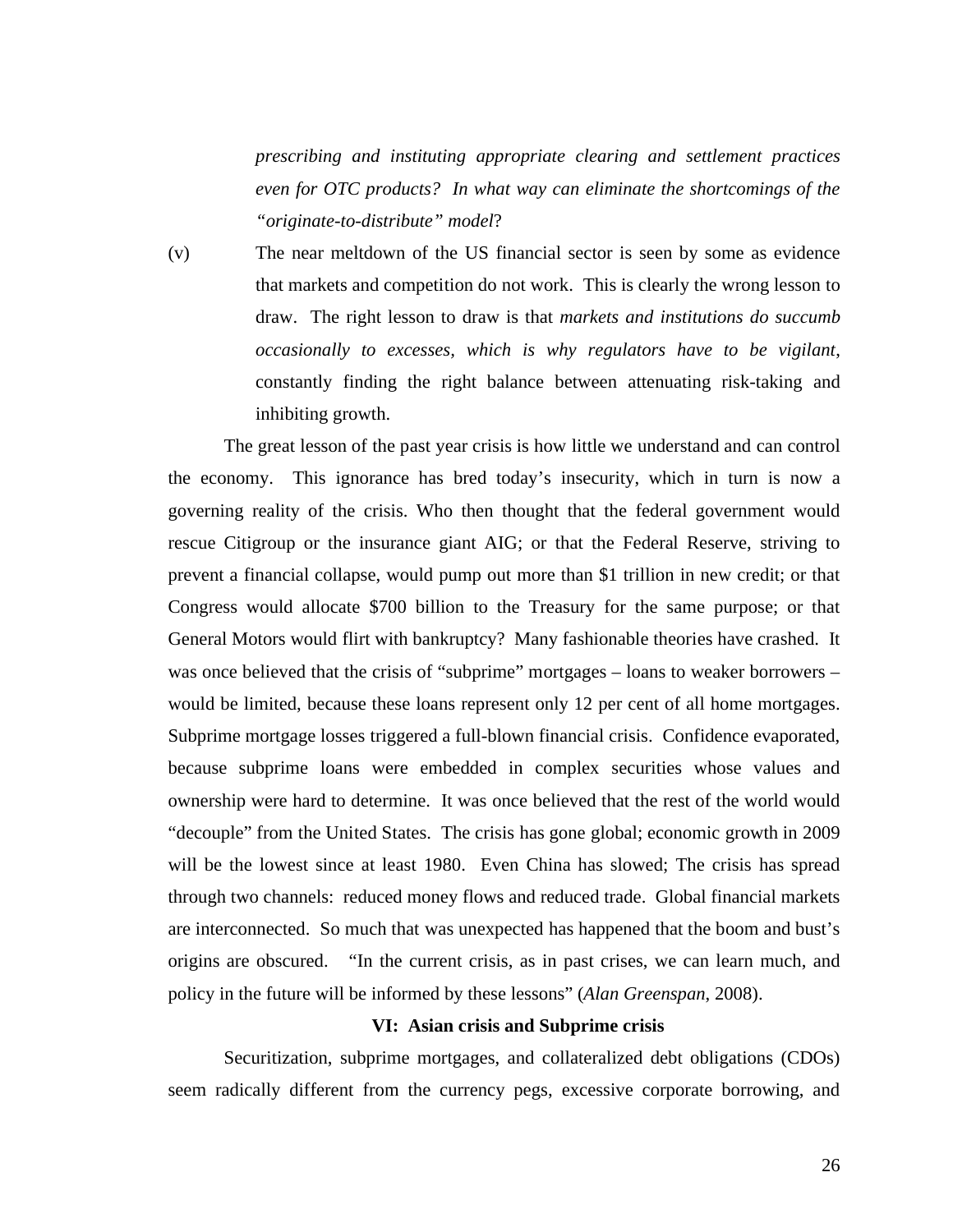foreign debt that dominated the Asian financial crisis. But the underlying causes of both episodes are similar. Each was triggered by *investor panic* in the face of uncertainty over the security and valuation of assets, and each featured a liquidity run and rising insolvency in the banking system. How can policymakers better identify pre-crisis warning signals? And how can they pinpoint the recurring problems that, if tackled during tranquil times, could mitigate the risk and cushion the impact of future crises? A common backdrop to both crises was *abundant liquidity and excessive, imprudent credit expansion (Khor Hoe Ee & Kee Rui Xiong, 2008).* 

Similarly, the current crisis was preceded by massive flows of capital into the United States to finance its current account deficits. That abundant liquidity was intermediated by financial institutions into consumer credit and mortgages, which were converted into mortgage-backed securities (MBSs) and CDOs. The search for yield fueled demand for these structured products by investors, many of whom based their decisions solely on the strength of the AAA ratings afforded by credit rating agencies. There was also a search for yield by lenders, and the abundance of liquidity tended to lead to *lax credit standards*. In the Asian financial crisis, credit imprudence came in the form of connected lending to large corporate entities or to mega-projects and property developments that were of dubious commercial viability. In the subprime crisis, that search led to the proliferation of mortgage loans in the subprime category, the so-called *ninja (no income, no job, and no assets) loans*.

Another sign of trouble prior to both crises was the *rapid increases in property asset prices*. The result is a sudden pullback in financing and a crash. Such financial instability is apparent in both crises. Subprime mortgage growth, representing speculative and *Ponzi* borrowing, could have trapped the United States in a superficially virtuous but insidiously vicious housing price cycle. *While house prices were rising, creditors felt safe lending on appreciating collateral, which in turn fed housing demand and prices*.

According to *Khor Ho Ee and Kee Rui Xiong* (2008) "*Asset market bubbles are notoriously hard to pin down while they are happening*. It is also difficult to judge the point at which credit growth changes from being good to being excessive. Nevertheless,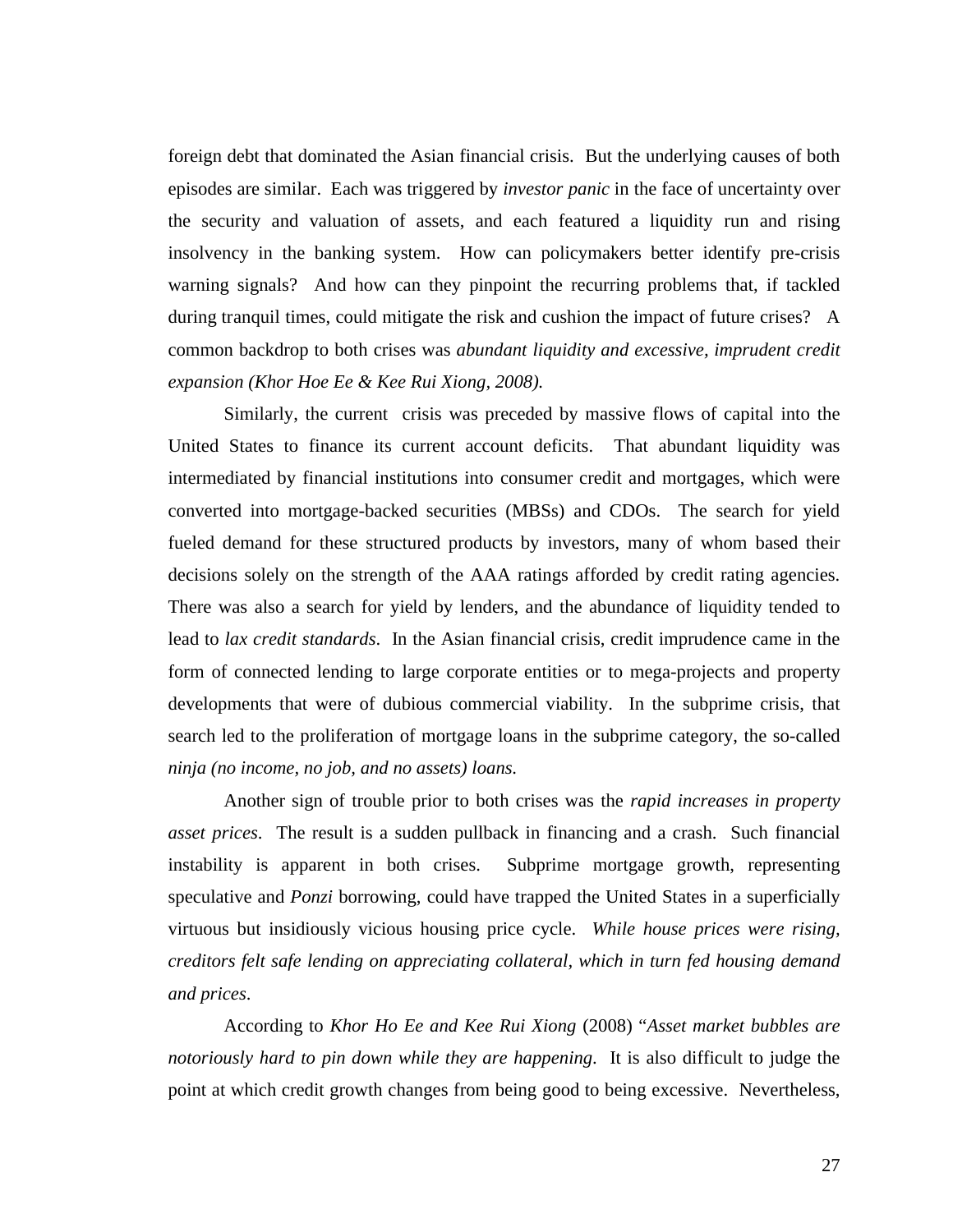the two crises seem to suggest that prolonged upswings in asset (especially property) prices and rapid credit growth should trigger enhanced surveillance efforts, as well as a search for possible market distortions. Alongside common symptoms, the subprime crisis and the Asian crisis exhibited common problems, which could be viewed as underlying illnesses. To begin with, the credit imprudence shown by lenders in both crises reflected the classic *principal-agent problem*. Lenders were seeking to maximize the fee income from securitization rather than the interest income from loans. *With little or no ownership of the underlying loans, credit standards dropped sharply*, leading to higher default rates when the property market turned down. There were also classic cases of *moral hazard*, because lenders and borrowers faced little if any risk from their activities encouraging the banks to lend without regard for the commercial viability of the projects. *The recurring problems of agency and moral hazard in all crises may be an indication that they are systemic. Nevertheless, it is the responsibility of policymakers to design systems and policies that minimize such risks and mitigate their impact*."

*What is striking is how different the policy response is now from the one of a decade ago*. In the subprime crisis, major central banks have intervened aggressively to provide liquidity to contain disruptions and contagion in financial markets. At the same time, the US Federal Reserve has cut interest rates substantially to ease monetary conditions, and the US Congress has approved a fiscal stimulus package. In the Asian crisis, monetary and fiscal policies were initially tightened to support exchange rates because of massive capital outflows and a run on foreign reserves, which contributed to a downward spiral in the real economy. Only after exchange rates had stabilized at a lower level did governments adopt more expansionary fiscal policies to support the real economies. During the Asian crisis, many governments took over non-performing loans and injected new capital into the banks, while the IMF topped up the depleted foreign reserves of the central banks. In the current crisis, the main recapitalization of banks has come through direct placements or through capital injections by sovereign wealth funds. Two notable exceptions were Northern Rock, which was nationalized by the UK government, and the Bear Stearns rescue, which exposed the US Federal Reserve to potential losses from Bear Stearns' impaired assets. However, if the subprime crisis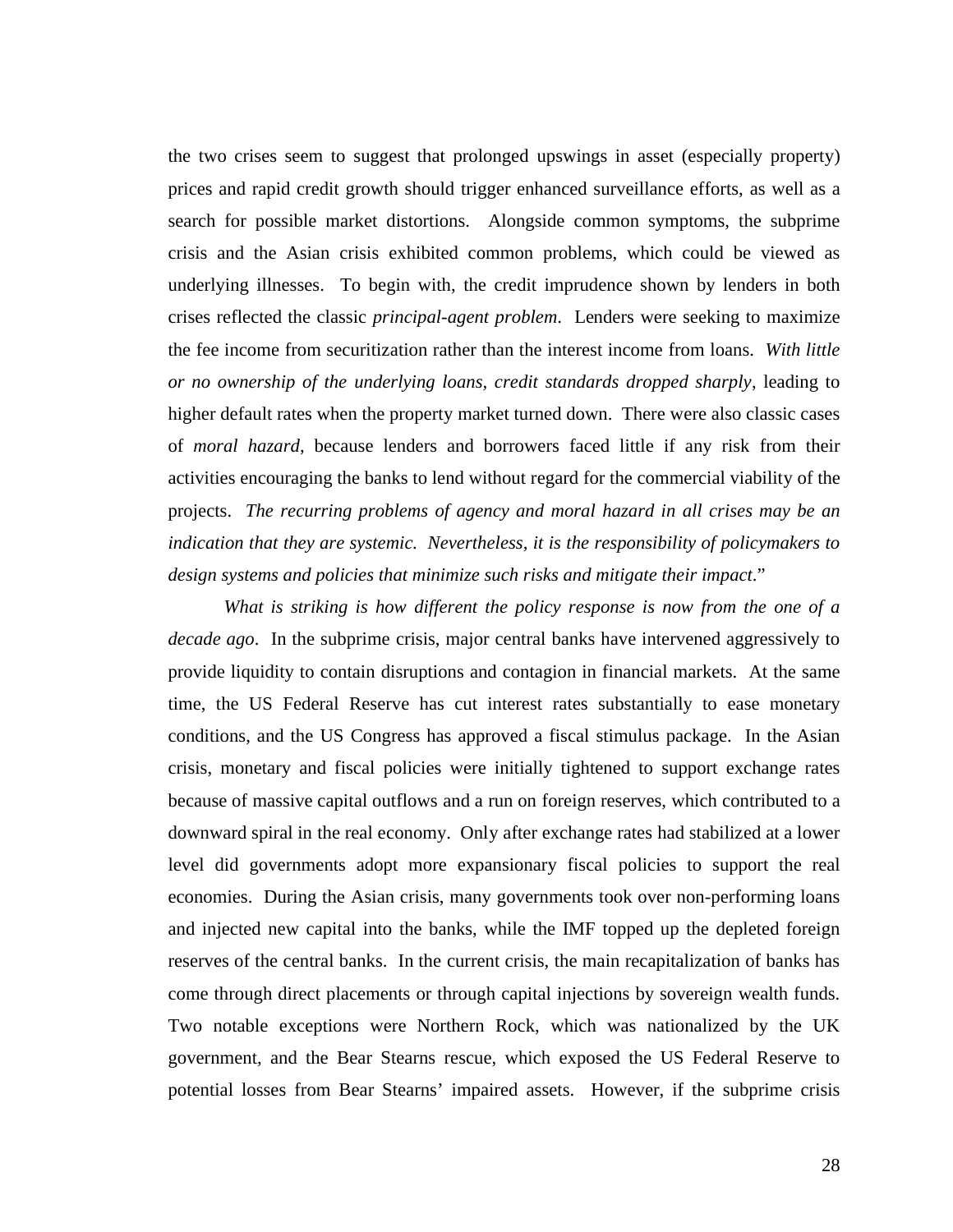worsens, governments will likely be forced to take a greater and more direct role in stabilizing the economy and the banking system.

#### **VII: Conclusion**

"To complete the chain from subprime loans to a financial crisis, several links have to be brought in: incorrect credit rating, holding of illiquid securities by leveraged institutions dependent on wholesale funds, flawed mark-to-market accounting and poor design of managerial incentives. *It is the securitisation of subprime loans, not subprime loans themselves*, that explains why we have a crisis on the present scale" (*T.T. Ram Mohan*, 2008).

The logic of a globally interdependent age demands that effective collective global interventions be made for finding solutions to the international financial crisis. The current economic problems are seen as overwhelmingly a financial crisis, when in fact there are major problems in the real economy that are dragging the economy into a serious recession. In other words, even if the problems in the financial sector are resolved, it would not prevent this recession from deepening. *"The world economy seems to have recognized what the 'Summit on Financial Markets and the World Economy' was all about: part showmanship, part international initiative and part rich world jockeying on how to tackle the global economic crisis".* The proposal to convene a "*Bretton Woods II*" conference only raised expectations to unrealistic levels. Yet, a measure of credit must be given to the leaders of the G-20 for seeing to it that the communiqué goes beyond the generalities and diplomatic language. The communiqué has an "*Action Plan to Implement Principles for Reform*" which identifies seven areas of action in the governance of financial markets: (i) *transparency and accountability*, (ii) *regulatory regimes*, (iii) *prudential oversight*, (iv) *risk management*, (v) *integrity in financial markets*, (vi) *international cooperation*, and (vii) *international financial institutions*. What is unusual for such large summits is that the G-20 has drawn up a programme of action in each of these areas, broken up into an immediate agenda that is to be implemented before  $31<sup>st</sup>$  March, 2009 and a medium-term list of items.

With global financial crisis expected to last for "several more quarters", the International Monetary Fund has called for a large and timely fiscal stimulus with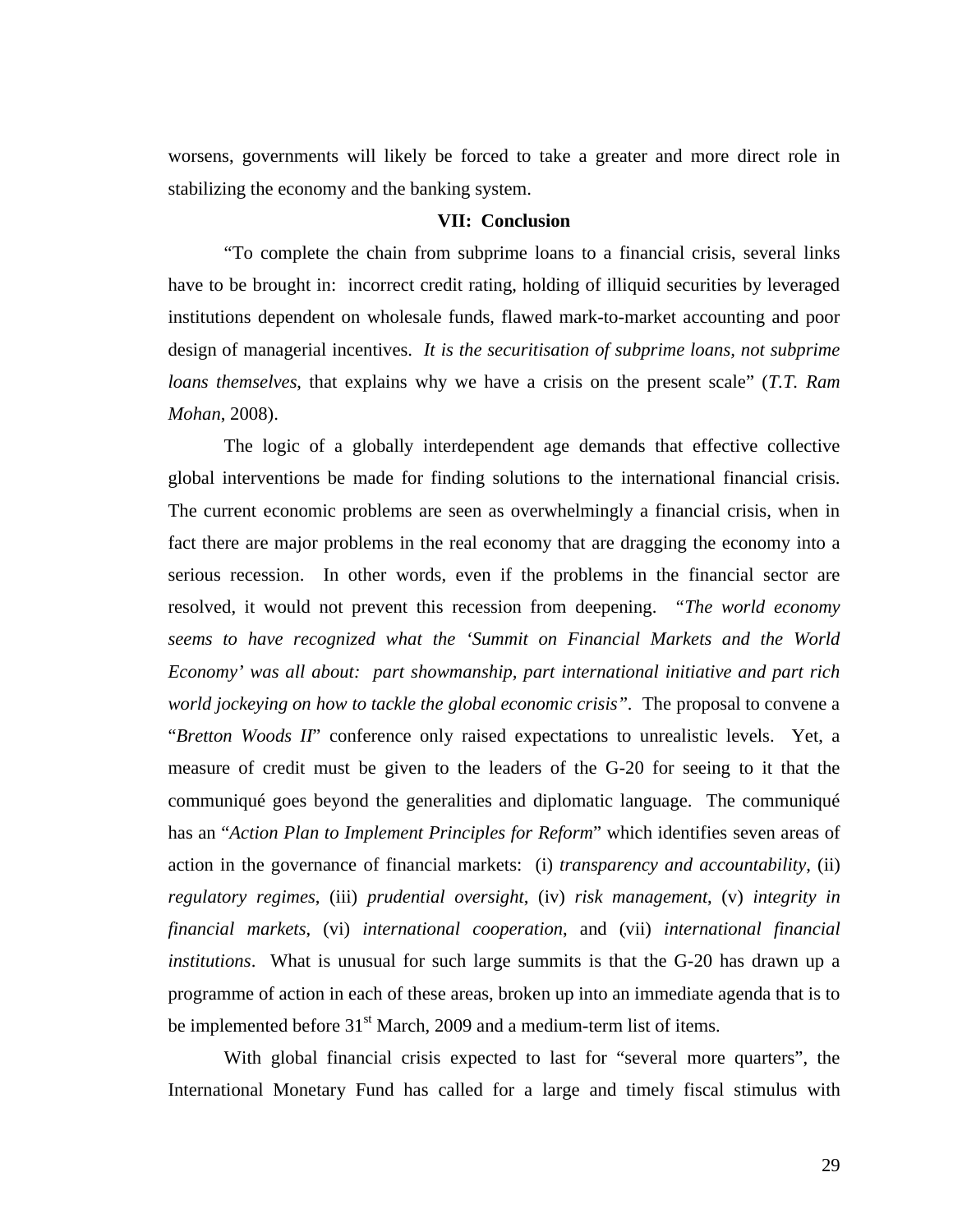targeted tax cuts, increased spending and even insurance cover from governments. Pointing out that action should be immediate and there should be a collective effort and that each country that has fiscal space should contribute. "The optimal fiscal package should be timely, large, lasting, diversified, contingent, collective, and sustainable: *timely*, because the need for action is immediate; *large*, because the current and expected decrease in private demand is exceptionally large; *collective*, since each country that has fiscal space should contribute; and sustainable, so as not to lead to a debt explosion and adverse reactions of financial markets." Looking at the content of the fiscal package, in the current circumstances, spending increases, and targeted tax cuts and transfers, are likely to have the highest multipliers. General tax cuts or subsidies, either for consumers or for firms, are likely to have lower multipliers. IMF has asserted that to fight the current credit turmoil, there needs to be policy measures to repair the financial system and steps to increase demand. The current crisis calls for two main sets of policy measures. *First*, measures to repair the financial system. *Second*, measures to increase demand and restore confidence (*The Statesman*, December 31, 2008).

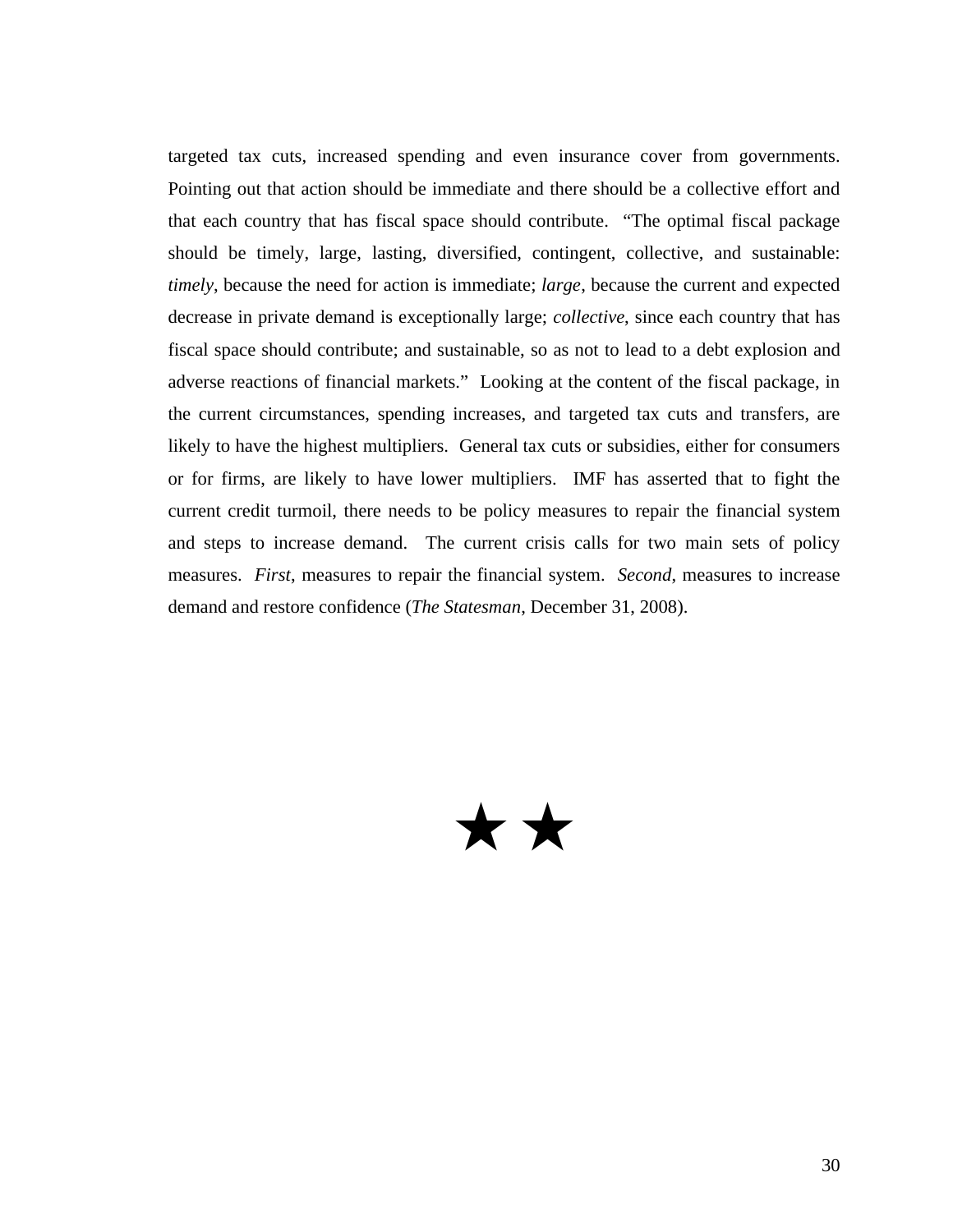## **Parallel paths**

| Path of crisis                                                | <b>Asian crisis</b>                                                                                                               | Subprime crisis                                                                                                                                               |
|---------------------------------------------------------------|-----------------------------------------------------------------------------------------------------------------------------------|---------------------------------------------------------------------------------------------------------------------------------------------------------------|
| Credit expansion/<br>Abundant liquidity                       | • Capital inflows<br>• Abundant liquidity<br>• Easy credit                                                                        | • Capital inflows<br>Abundant liquidity<br>Easy credit<br>Securitization<br>of<br>loans                                                                       |
| Investors<br>Search<br>aggressively<br>for years              | high-<br>• Invest<br>in<br>yielding<br>Asian<br>securities<br>• Invest in US<br>dollar-<br>denominated<br>debt<br>instruments     | • Invest<br>long-<br>in<br>complex<br>duration,<br>structured products<br>such as CDOs and<br>MBSs, using short-<br>term funds                                |
| Principal<br>problem<br>agent                                 | $\bullet$ Bank<br>management<br>ignored shareholders'<br>interests<br>• Government-directed<br>lending                            | Originate<br>and<br>distribute<br>model:<br>banks<br>have<br>no<br>incentive to uphold<br>credit standards on<br>behalf of investors                          |
| Moral<br>Lenders<br>Hazard<br>Credit<br>Problem<br>imprudence | • Banks believed they<br>had defacto<br>bailout<br>from<br>guarantees<br>governments<br>• Foreign currency debt<br>relying on peg | • Banks borrow<br>to<br>invest<br><sub>on</sub><br>οf<br>assumption<br>liquidity<br>ample<br>(with central bank<br>backstop<br>as<br>a<br>liquidity provider) |
| Asset markets<br>bubbles form                                 | • Inflated<br>property<br>prices<br>• Equity markets rose<br>economic<br>on<br>prospects                                          | • Inflated<br>property<br>prices<br>· Low spreads and<br>volatility on credit<br>products<br>High equity prices                                               |

The 1997 Asian crisis and the current subprime crisis followed similar courses

*Source: Khor Hoe Ee and Kee Rui Xiong, 2008*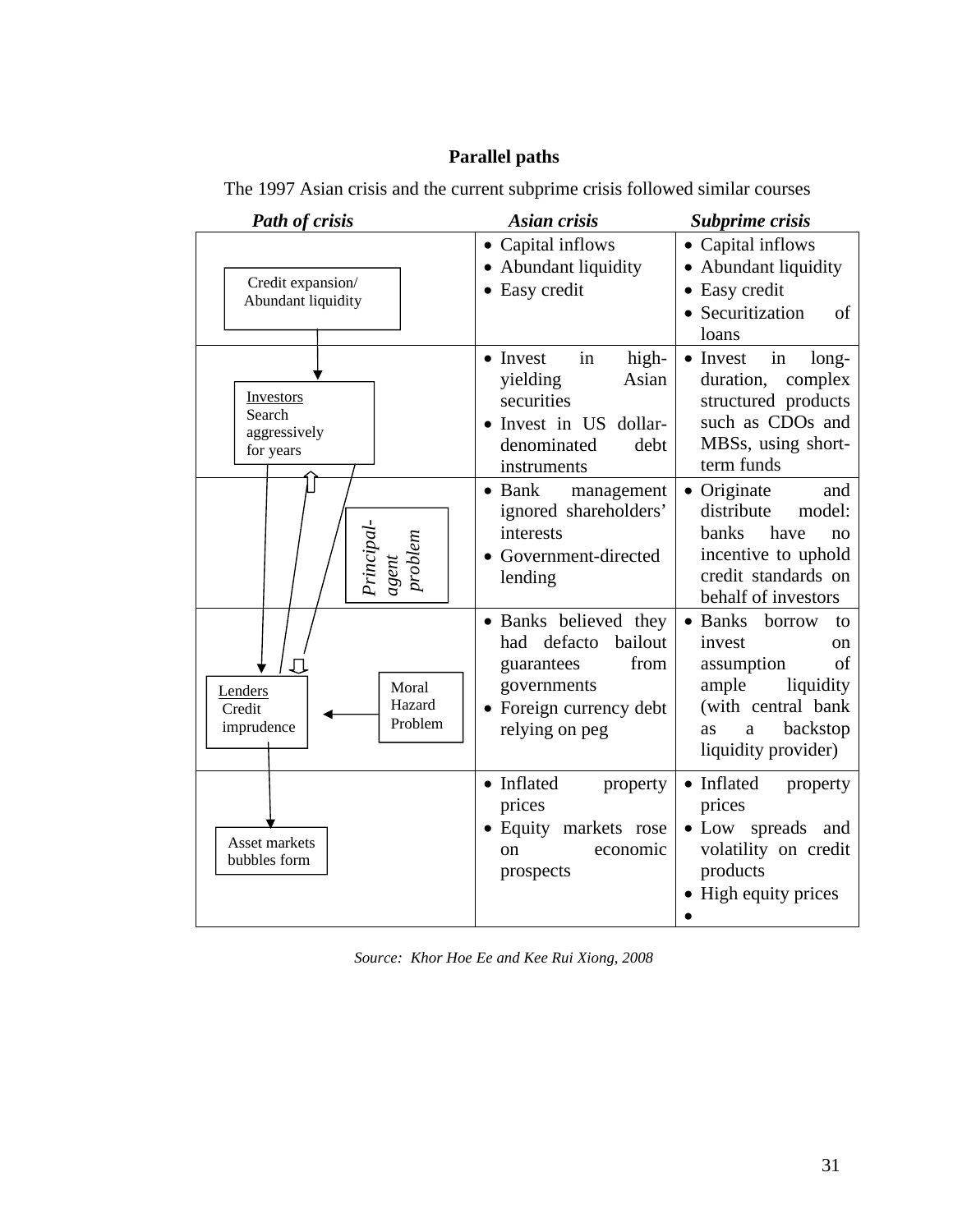### **SELECT REFERENCES**

| Acharya, Shankar (2008)                            | Crisis and response, Business Standard,<br>September 25.                                                                                                           |  |
|----------------------------------------------------|--------------------------------------------------------------------------------------------------------------------------------------------------------------------|--|
| Araghi, Farhad (2008)                              | Political economy of the financial crisis: A<br>world historical perspective, The Economic<br>& Political Weekly, November 8.                                      |  |
| Babu, Tapan (2008)                                 | Six characters in search of the crisis, The<br>Economic & Political Weekly, November 8.                                                                            |  |
| Baker, Dean (2008)                                 | The Housing Bubble and the financial crisis,<br>Real World Economics Review, No. 46.                                                                               |  |
| Cecchetti, Stephen G (2008)                        | Monetary Policy and the Financial Crisis of<br>2007-2008, March.                                                                                                   |  |
| Chitale, Rajendra (2008)                           | Seven triggers of the US financial crisis,<br>The Economic & Political Weekly,<br>November 1.                                                                      |  |
| Criado, Sarai & Adrian van<br><b>Rixtel</b> (2008) | <b>Structured Finance and the Financial</b><br>Turmoil of 2007-08: An Introductory<br>Overview; Banco de Espana, Documentos<br>Occasionales No. 0808.              |  |
| Desai, Nitin (2008)                                | The Market for Credit, Business Standard,<br>November 11.                                                                                                          |  |
| Ghosh, D.N. (2008)                                 | Navigating the future in the midst of global<br>Uncertainty, The Economic & Political<br>Weekly, October 11.                                                       |  |
| Greenspan, Alan (2008)                             | We will never have a perfect model of risk,<br>The Financial Times, March 16.                                                                                      |  |
| Herman, Barry (2008)                               | United Nations as a Forum for Reform of<br>Global Institutions, <i>The Economic &amp;</i>                                                                          |  |
| Kapadia, Anush and Arjun<br>Jayadev (2008)         | Political Weekly, November 8.<br>The Credit Crisis: Where it came from,<br>what happened, and how it might end;<br>The Economic & Political Weekly,<br>December 6. |  |